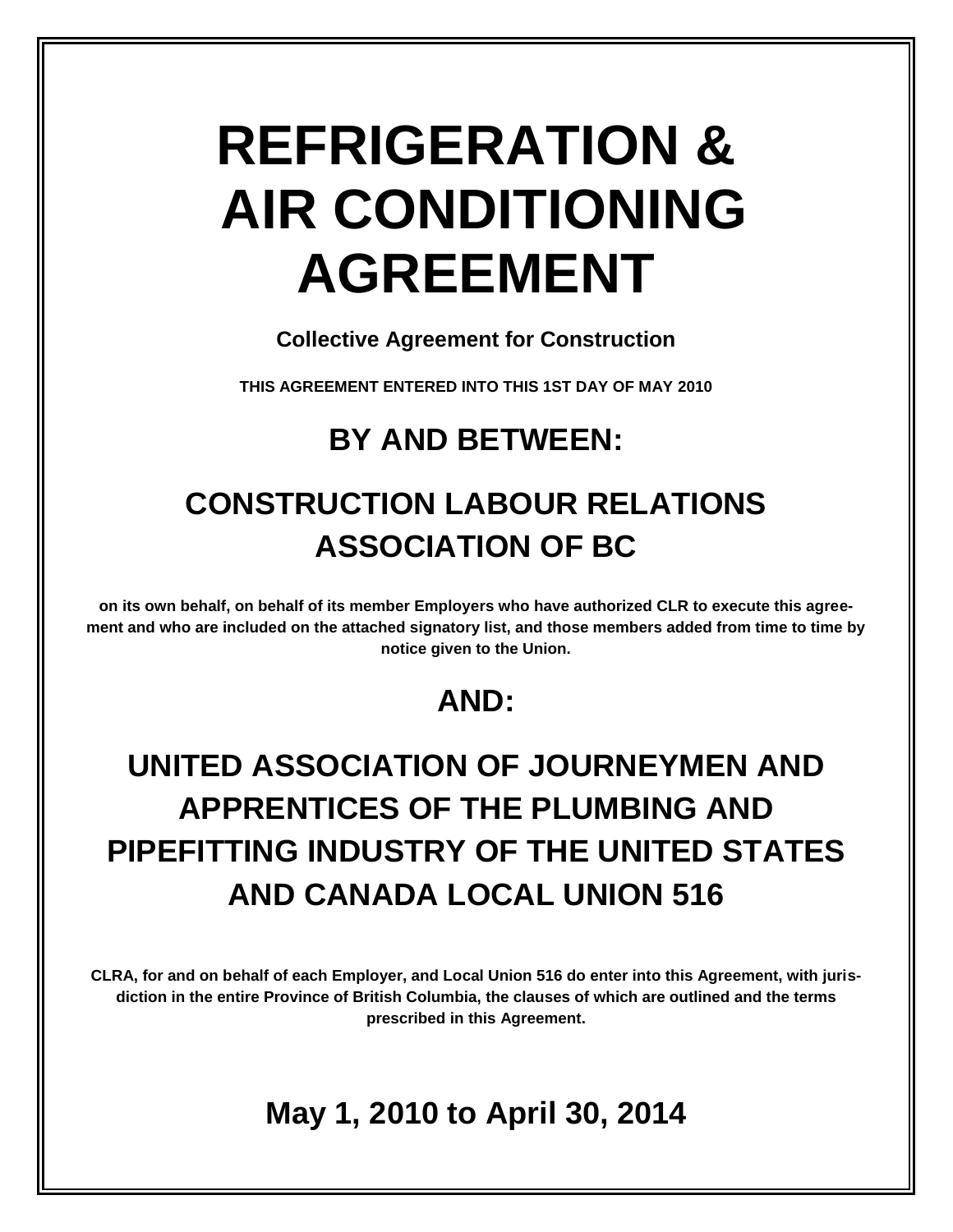# **INDEX**

| Introduction |       |  |
|--------------|-------|--|
| Clause       | 1.00  |  |
| Clause       | 2.00  |  |
| Clause       | 3.00  |  |
| Clause       | 4.00  |  |
| Clause       | 5.00  |  |
| Clause       | 6.00  |  |
| Clause       | 7.00  |  |
| Clause       | 8.00  |  |
| Clause       | 9.00  |  |
| Clause       | 10.00 |  |
| Clause       | 11.00 |  |
| Clause       | 12.00 |  |
| Clause       | 13.00 |  |
| Clause       | 14.00 |  |
| Clause       | 15.00 |  |
| Clause       | 16.00 |  |
| Clause       | 17.00 |  |
| Clause       | 18.00 |  |
| Clause       | 19.00 |  |
| Clause 20.00 |       |  |
| Clause 21.00 |       |  |
| Clause 22.00 |       |  |
| Clause 23.00 |       |  |
| Clause 24.00 |       |  |
| Clause 25.00 |       |  |
| Clause 26.00 |       |  |
| Clause 27.00 |       |  |
| Clause 28.00 |       |  |
| Clause 29.00 |       |  |
| Clause 30.00 |       |  |
|              |       |  |
|              |       |  |
|              |       |  |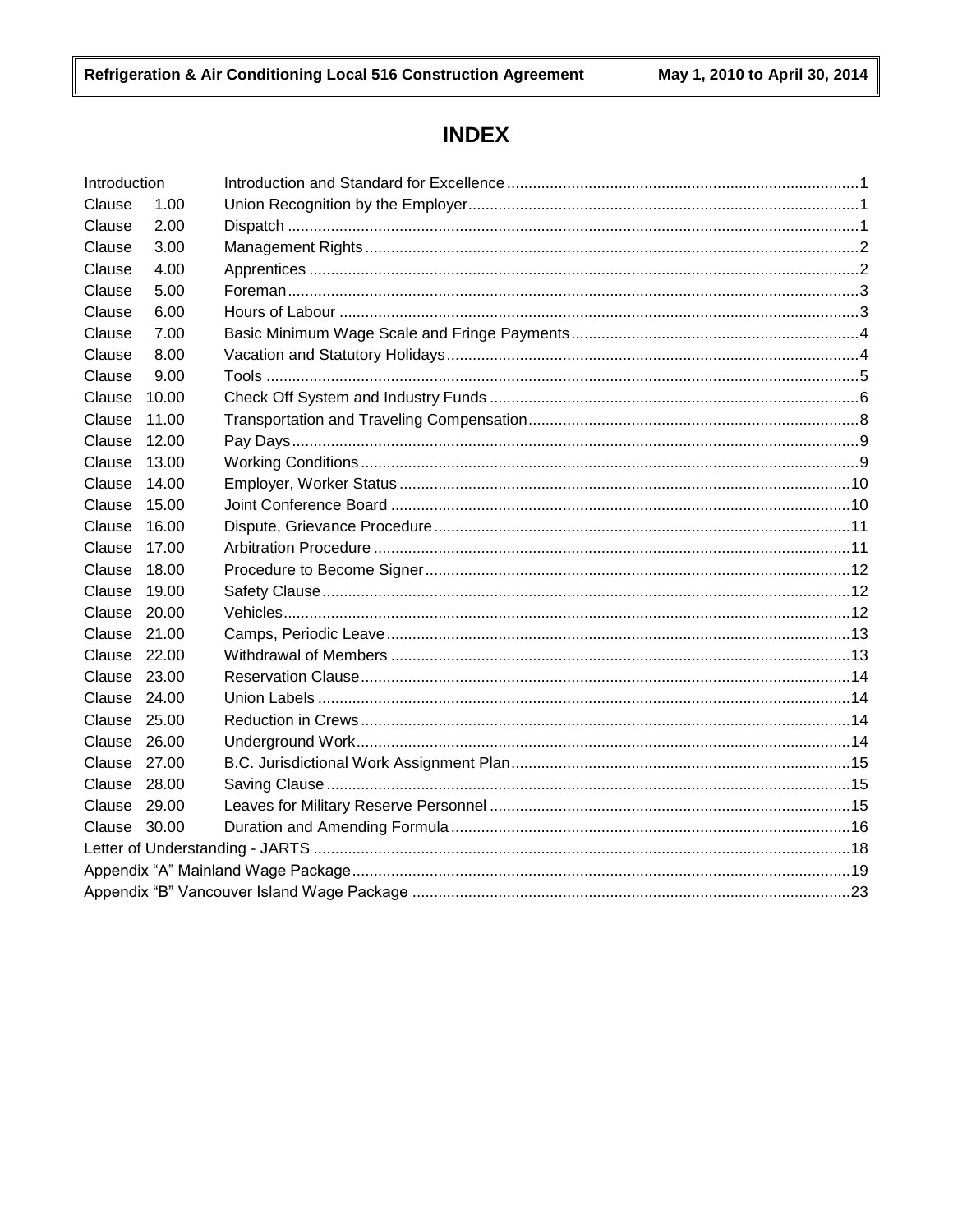# **INTRODUCTION**

The Construction Labour Relations Association of British Columbia, as Party of the first part, and Local Union No. 516, Refrigeration Service and Installation Workers of the United Association of Journeymen and Apprentices of the Plumbing and Pipefitting Industry of the United States and Canada, affiliated with the AFL-CIO, as Party of the second part, do enter into this Agreement, with jurisdiction in the entire Province of British Columbia, the articles of which are outlined and the terms prescribed in this Agreement.

It is recognized that the current Standard for Excellence contains both employee and Employer responsibilities and as such both parties shall make every reasonable effort to comply with these Standards.

The purpose of the Agreement shall be to standardize the working conditions of all Employees engaged in the construction and installation of refrigeration, air-conditioning equipment and heat pumps. Further, to establish and maintain fair conditions of labour for all Employees and to provide protection for Employers and Employees in the Industry. It shall also be the purpose of this Agreement to increase the efficiency of workers and to set up a method of settling any differences which may arise between the Parties to this Agreement in a just and equitable manner. Any Employee terminated for just cause shall appear before the UA516 Standard for Excellence committee when summoned.

Such is the motive of the following clauses of this Agreement.

# **CLAUSE 1.00 -- UNION RECOGNITION BY THE EMPLOYER**

- **1.01** The Party of the first part hereby agrees to recognize the Local Union No. 516, the Party of the second part, and to engage and employ only members in good standing of this organization in the carrying out of work in connection with the construction, installation and start up of all refrigeration, air-conditioning, heat pump equipment and transport refrigeration equipment, marine refrigeration and recreational vehicle air conditioning, including all secondary refrigerants, piping and equipment.
- **1.02** It is agreed for the purpose of this Agreement that construction work will be all work other than maintenance and service work. Maintenance and service work will include, but not be limited to, evacuation, charging, start up, inspection, operating maintenance and service calls necessary to keep a mechanical system and controls of a refrigeration, air conditioning, heating and/or ventilating system or any other newly installed, remodeled, revamped or redesigned mechanical and/or solar system in operational order.
- **1.03** It is understood that this is to include all classes of labour as outlined in Clause 4 of this Agreement.
- **1.04** It is understood that where ever reference is made to one gender in this document it is inclusive of both.

# **CLAUSE 2.00 -- DISPATCH**

**2.01** The Employer shall employ only members in good standing who have been cleared and dispatched by the U.A., Local 516. The Employer shall have the right of one hundred percent (100%) name request of the U.A. Local 516's "out of work list". All men dispatched must possess a DISPATCH SLIP signed by the Business Manager before commencing work.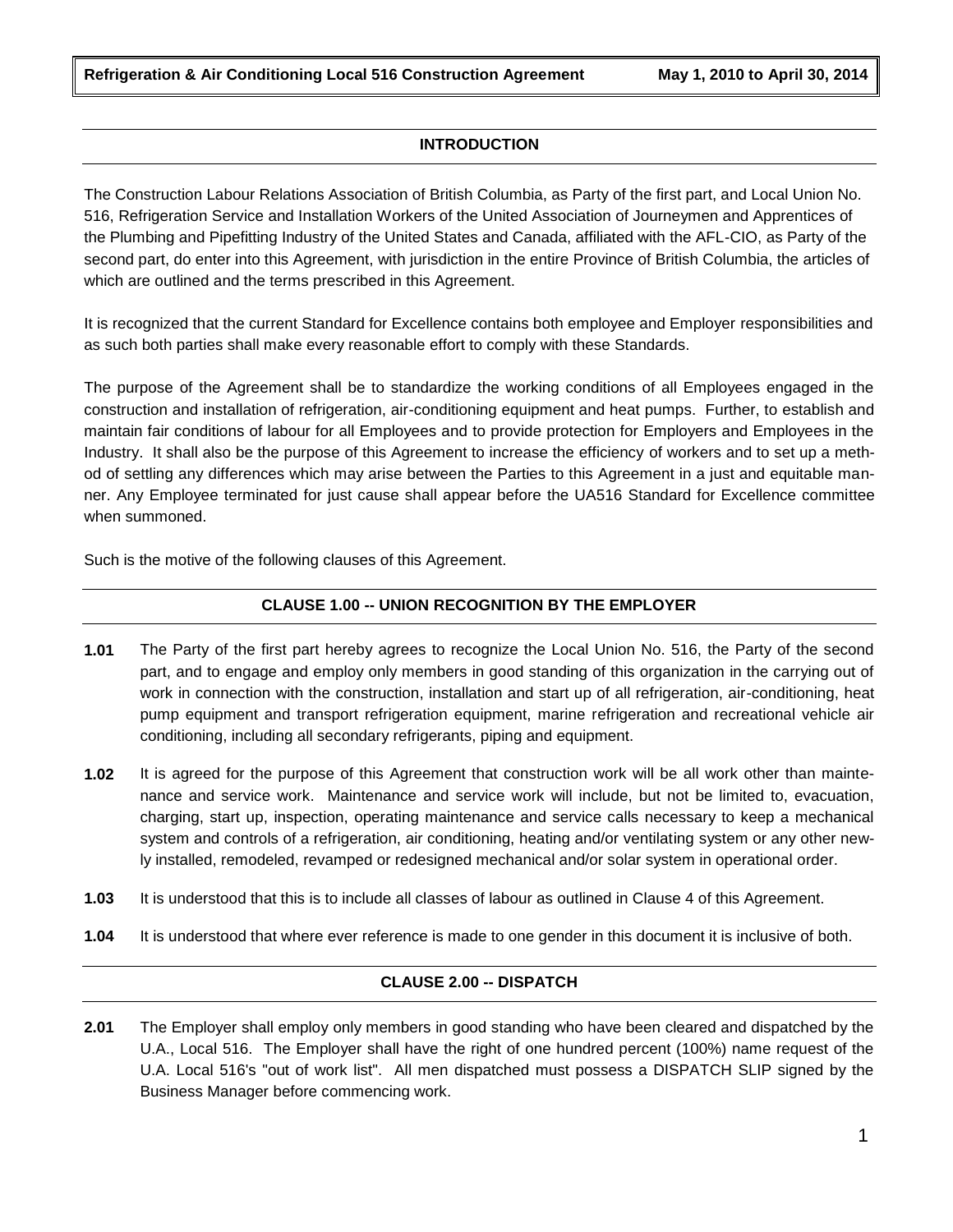- **2.02** Any violation of this clause will be referred to the Joint Conference Board provided for in Clause 16 of the Collective Agreement.
- **2.03** Employers reserve the right to refuse to hire Union members who are not acceptable to the Employer. If such refusal takes place the Business Manager of the Union may request a written statement outlining the reasons for the refusal and the Employer shall supply such written statement.
- **2.04** Should the Local Union be unable to supply such skilled mechanics at the request of the Employer, it shall be the privilege of the Employer, under the terms of this Agreement, to engage or employ such help as shall be required for this purpose. The privilege shall be subject to the following conditions:
	- **(a)** The Party of the first part agrees to notify the Party of the second part that such help has been employed and to obtain their approval. This does not include common labourers, but shall include helpers.
	- **(b)** Should the work for which such extra help is required be installation work, then, whenever practicable, apprentices as are already employed by the Party of the first part shall be advanced to the status of Journeymen and used as such for this work and paid Journeymen's rate of pay.

# **CLAUSE 3.00 -- MANAGEMENT RIGHTS**

- **3.01** The Union recognizes that the Employer has the right and responsibility to direct and manage his business, to designate methods and procedures, in writing, as to how work is to be completed following job specifications and safety regulations.
- **3.02** An Employee shall adhere to the Employer's Company policy, providing the Company Policy does not conflict with this Agreement. Confliction, if any, shall be referred to the Joint Conference Board.

# **CLAUSE 4.00 – APPRENTICES AND HELPERS**

- **4.01** Rate for apprentices to be decided by the B.C. Provincial Apprenticeship Act. Apprentice to journeyman ratio shall be one (1) to one (1). In the event of a journeyman being called off the job for some emergency he will be allowed an absence of three (3) hours before the senior apprentice on the job is elevated to journeyman's rate of pay. The Joint Conference Board may, by mutual agreement, reduce the apprentice to journeyman ratio on application by a company signatory to this agreement.
- **4.02** Each Employer shall be allowed to employ Refrigeration Apprentices when available on work covered by this agreement on the ratio of one (1) apprentice or helper to one (1) journeyman and at least one (1) apprentice or helper to every three (3) Journeymen thereafter, provided however, that it be understood that there are or may be situations where this ratio would be impractical and in which case the Employer will consult with the Business Manager of Local Union 516 with a view to finding a mutually acceptable solution. Under no circumstances must a helper be working on any refrigeration equipment unless accompanied by a refrigeration journeyman. Should an apprentice be unemployed and a helper is required, the unemployed apprentice is to be hired as a helper on a helper basis.

Helpers may be employed for two (2) years before a decision is required by the Employer as to whether the helper is suitable to enter the apprenticeship program or continue in the helper classification. It is the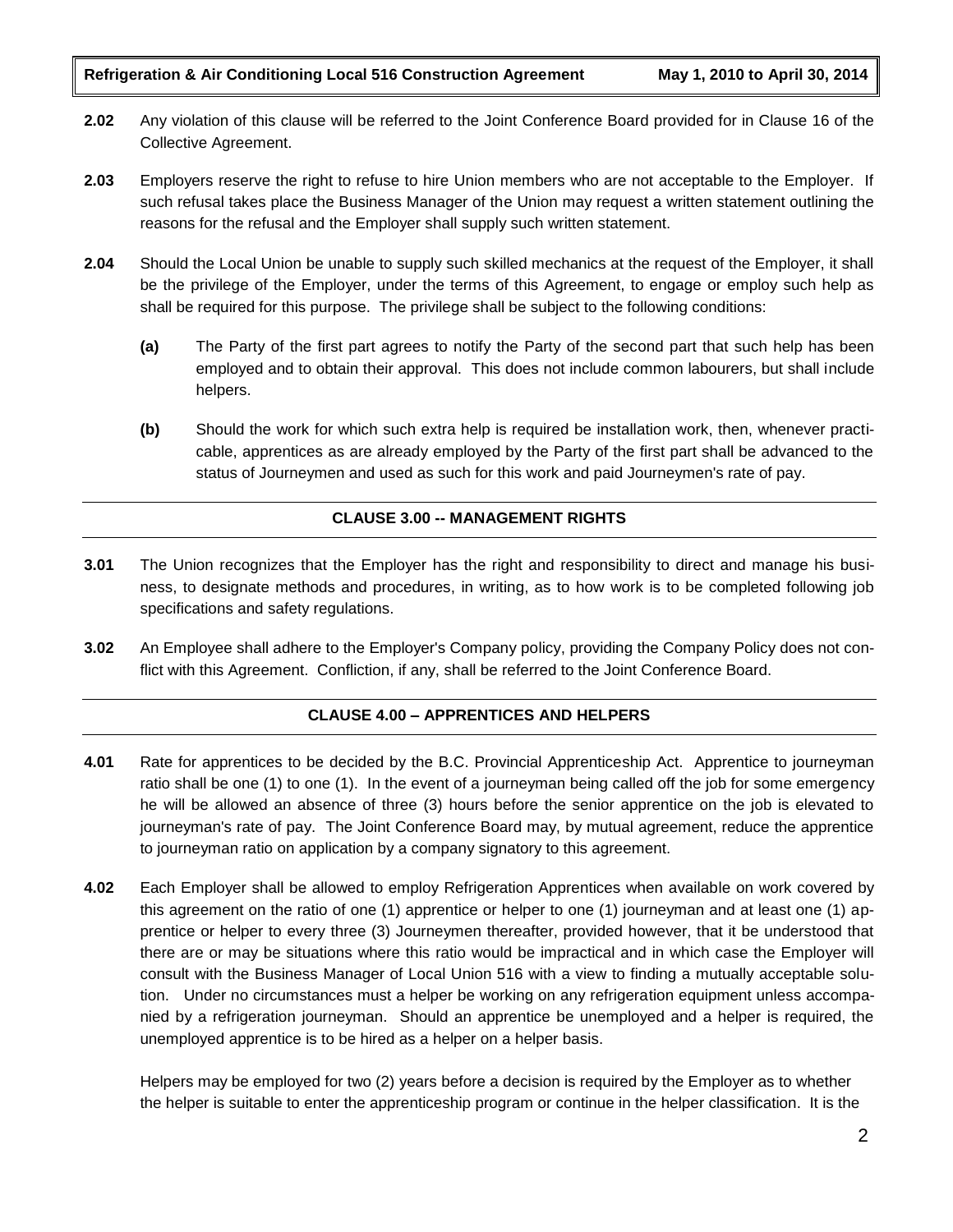intent that Helpers will be chosen from Local 516's pre-employment classes, but on out of town installation work, Helpers may be hired from the local area. At no time shall there be more helpers then journeymen or apprentices on the job. This Clause will be reviewed annually by the JCB to determine its effectiveness. Helpers will be paid thirteen dollars and fifty cents (\$13.50) plus one dollar and fifty cents (\$1.50) for Holiday Pay with 2 weeks holidays. No contributions for Health and Welfare and Savings are required.

# **CLAUSE 5.00 -- FOREMEN**

**5.01** When the Employer employs five (5) or more members of Local 516 on a job, one (1) shall be designated a working foreman and shall be paid a premium of ten percent (10%) above his regular wage rate for each hour he works as a foreman. Any Journeyman designated as a General Foreman shall be paid a premium of fifteen percent (15%) above his regular wage rate for each hour he works as a General Foreman.

# **CLAUSE 6.00 -- HOURS OF LABOUR**

- **6.01** The hours of labour shall be eight (8) hours per day, Mondays to Fridays inclusive. Under the terms of this Agreement this shall be the standard week of forty (40) hours. A compressed work week of four (4) days per week may be established by mutual agreement between the Employer and the Union. In the event a fifth day is worked, it would be paid at time and one-half. If a sixth day is worked, it would be paid at double time.
- **6.02** It shall not be permitted to stagger the hours of employment in any shop, but all Employees shall have a set starting and quitting time, and the said starting time shall not be later than 9:00 a.m. This shall not exclude the setting up of extra shifts, but such extra shifts shall not overlap the existing shift in excess of two (2) hours.
- **6.03** In the event of it becoming necessary to work more than one (1) shift, such extra shifts or shift shall be for a minimum period of three (3) nights, and Employees engaged for such shifts shall receive two dollars (\$2.00) per hour premium for non-day shift work (work that starts after 4:00 p.m.) No Employee shall work through two (2) consecutive shifts in any calendar day as set forth in this Section 6.03.
- **6.04** Shift work and the approximate size of crews shall be established prior to commencing the shifts and the Union shall be notified prior to such commencement.
- **6.05** On industrial projects the Employee's shift shall start and end at the change shack or a location as mutually agreed between the Employees and the Employer. Should an appreciable distance remain for Employees to travel to and from the gate, a job conference shall at the option of the Union be called to make suitable arrangements. This provision shall also apply to lunch breaks. Hot lunches will not be provided; however, hot soup, beverages and sandwiches will be made available. It will be the responsibility of the Employee to take the supplied lunch with them to the work site. Where the work site is within close proximity of the Employee's accommodations, hot lunches may be provided at the discretion of the Employer.
- **6.06** On camp jobs, no walking time shall be paid up to 2,500 feet from the work site. Beyond 2,500 feet up to thirty (30) minutes travel each way, the employer shall supply transportation. Travel time will be paid at prevailing rates for time in excess of thirty (30) minutes.
- **6.07** If a man reports for work and the Employer has failed to notify him previously that his services are not re-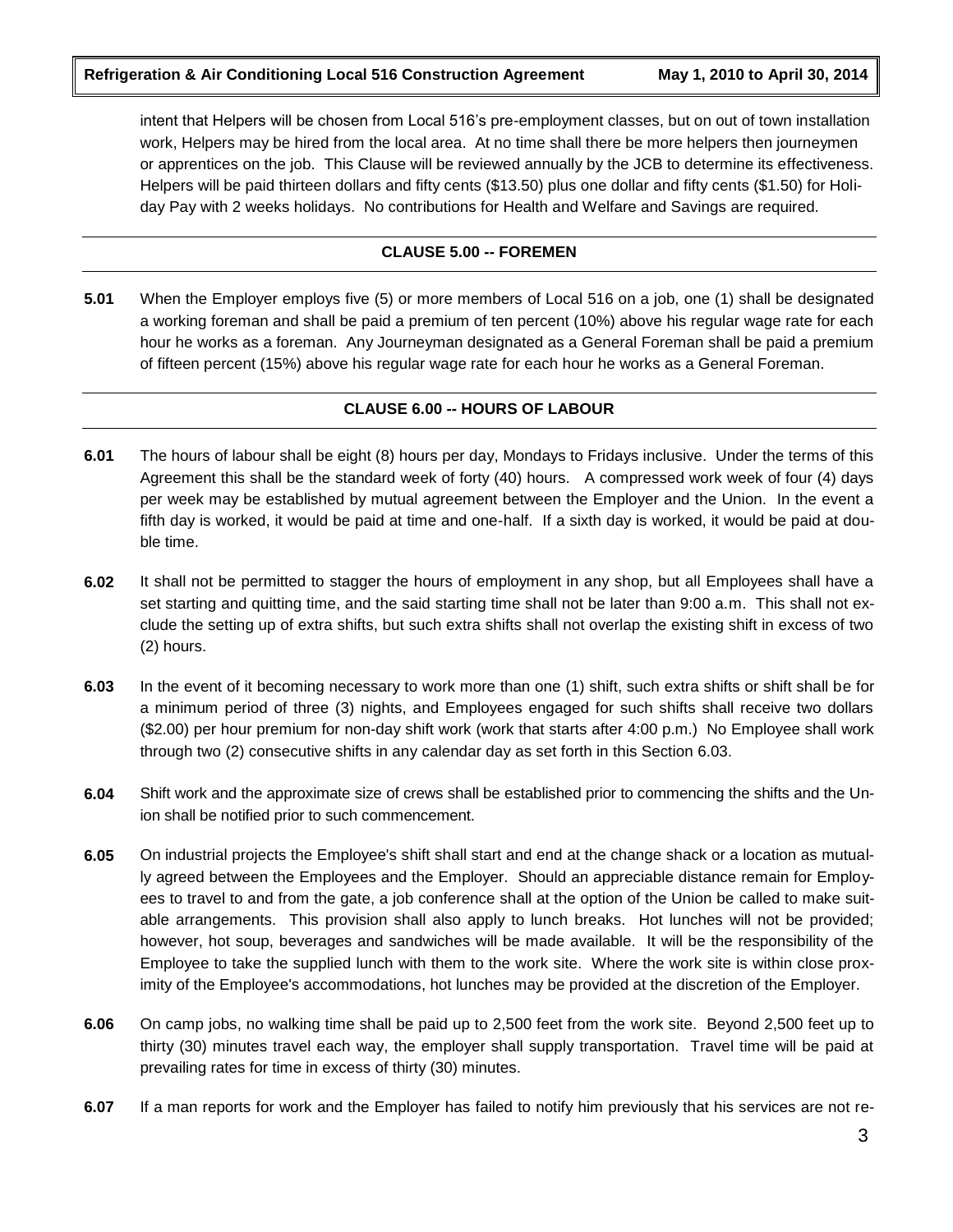quired, he shall be paid a minimum of four (4) hours' pay, or if an Employee is called out on an off day he shall receive a minimum of two (2) hours' pay at the prevailing rate of pay. When an Employee is called out from his place of residence after the regular shift, double time rates shall apply.

- **6.08** All construction work carried out by Employees in excess of the hours of work set forth in the foregoing shall be considered as overtime and shall be paid for by the Employers at the rate of time and one-half (1-1/2) for the first two (2) hours Monday through Friday and the first eight (8) hours on Saturday, (non-industrial projects only). Overtime on such extra shifts as may exist shall be computed on an exact similar basis. All work carried out on Saturday (non-industrial projects only), Sunday and Statutory Holidays recognized by this Agreement shall be paid for at the rate of double time.
- **6.09** Where Employer has prior knowledge of an impending lay-off and in his opinion it is practical to do so, the Employer shall give twenty-four (24) hours' notice of lay-off to those Employees who will be affected.
- **6.10** Employees shall be given their Unemployment Insurance Separation Certificate at time of discharge or layoff on the job, or, where possible, arrangements made whereby their cheque and Unemployment Insurance Separation Certificate will be mailed to them not later than the following day, providing the Employee has turned in time sheets.

# **CLAUSE 7.00 -- BASIC MINIMUM WAGE SCALE AND FRINGE PAYMENTS**

**7.01** Under the terms of this Agreement both parties shall agree to the following minimum rates of pay as outlined herein: **See Wage Appendices "A" and "B" starting at page 19.**

# **CLAUSE 8.00 -- VACATION AND STATUTORY HOLIDAYS**

**8.01** Employees shall receive combined Holiday and Vacation Pay at the rate of twelve percent (12%) of gross earnings. This shall represent six percent (6%) for three (3) weeks' annual vacation and six percent (6%) for Statutory Holidays. The recognized "Statutory" Holidays are: New Year's Day, Family Day, Good Friday, Easter Monday, Victoria Day, Dominion Day, the Friday before B.C. Day, B.C. Day, the Friday before Labour Day\*, Labour Day, Thanksgiving Day, Remembrance Day, Christmas Day, Boxing Day and any other day declared as such by the Provincial or Federal Government. When a Statutory Holiday falls on a Saturday or Sunday, the following work day or days shall be taken off in lieu.

On non-industrial projects only, Easter Monday and the Friday before Labour Day may be floated, and the day thereof worked at straight time rates, with an alternate day scheduled to be taken off as mutually agreed between the employer and employee.

- **8.02** Where mutually agreed the Employee may take two (2) consecutive three (3) day weekends in place of any of the three (3) four (4) day weekends established in 8.02 above (Easter Weekend, B.C. Day Weekend, Labour Day Weekend).
- **8.03** Vacation and Statutory Holiday Pay shall be paid on an Employee's regular pay cheque.
- **8.04** Employees shall receive three (3) weeks' annual vacation which may be taken in more than one (1) period, but shall not be unduly fragmented. The annual vacation period shall be determined by mutual arrangement between Employer and Employee.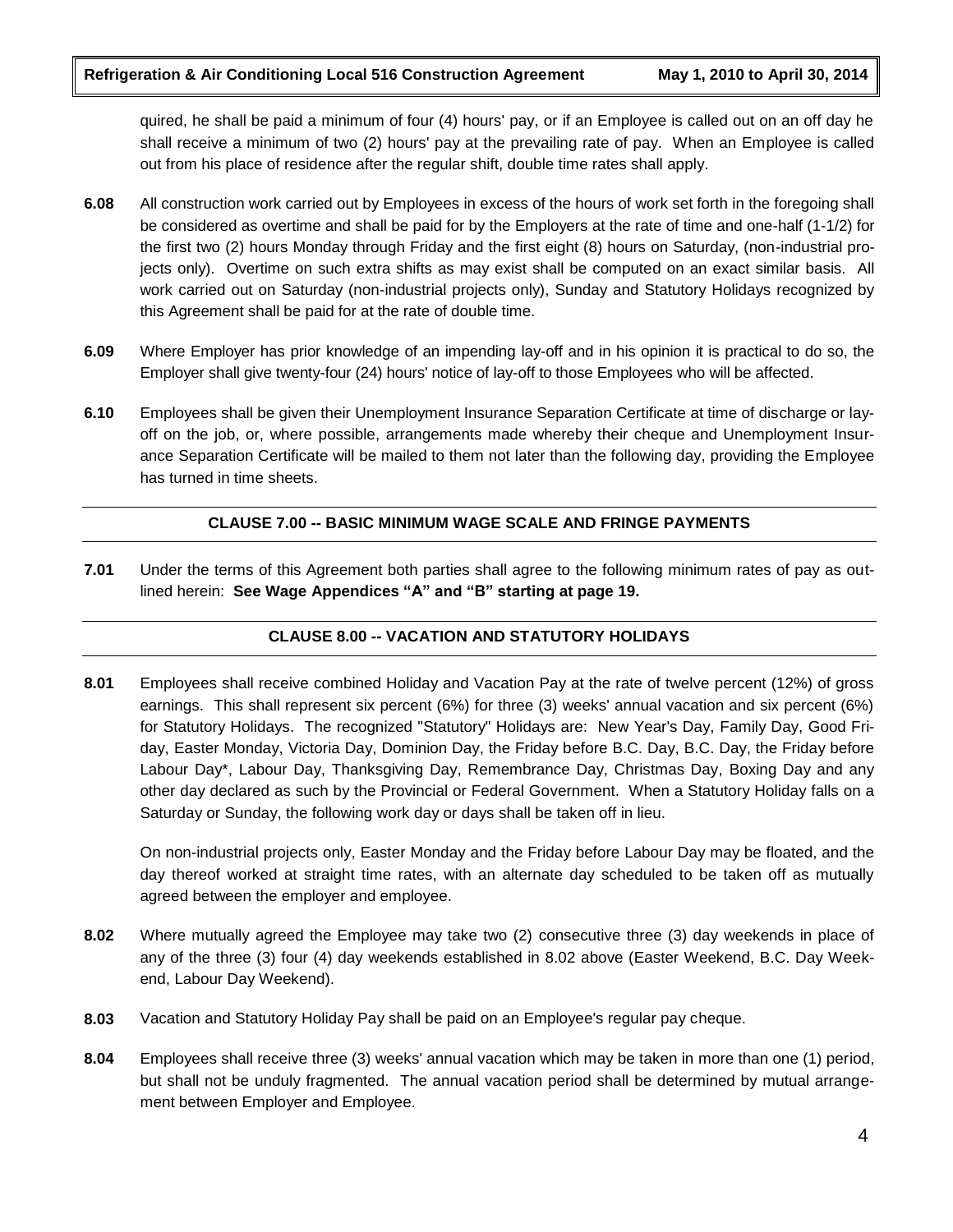# **CLAUSE 9.00 -- TOOLS**

#### **9.01 Tool Allowance**

The Employer shall supply all tools used by Employees in carrying out their duties or, by mutual agreement, the Employees shall supply their own tools, and a tool allowance shall be paid on an Employee's regular pay day on the basis of eighteen cents (\$0.18) per day per one hundred dollar (\$100.00) value in hand or other tools that are useful to the Company. Each Employee shall provide the Employer with a list of such tools, at time of hiring and once each calendar year thereafter. The price evaluation of tools shall be based on the current cataloguing of Refrigeration Wholesalers and/or the Craftsman Tools Catalogue. Employees to re-evaluate tools on December 31st of each year.

# **9.02 Tool Insurance**

The Employer shall insure an Employee's tools on the basis of tool for tool and make for make to the value of tools agreed to between the Employer and the Employee. This coverage will only apply in cases of fire and theft by forced entry.

Testing costs to renew welding tickets shall be borne by the Employer.

# **9.03 Apprentice Tools**

If required, the Employer shall supply a first year apprentice with a full set of tools in accordance with the attached tool list following the probationary period. The cost of these tools shall be deducted from the apprentice's wages at the rate of ten percent (10%) of the total value per month. If the apprentice ceases to be an Employee of the Employer, the apprentice shall pay the difference between the amount paid and the amount owing to the Employer. Tool allowance shall be paid in accordance with the above section.

### **9.04 Tool List**

The minimum set of hand tools to be supplied by the Employee shall be as follows:

- 1. Tool Box
- 2. Flaring Tools 1/4" to 5/8"
- 3. 1 set Gauges
- 4. 1 Gauge manifold c/w hoses
- 5. 1 set combination box and open end wrenches to 1"
- 6. 1 1/4" socket set
- 7. 1 3/8" socket set
- 8. 3 sizes Robertson screw drivers (No. 6-8-10)
- 9. 3 sizes Phillips screw drivers
- 10. 1 8' measuring tape
- 11. 1 pair diagonal cutting pliers
- 12. 1 8" adjustable wrench
- 13. 1 Ratchet service valve wrench 1/4" and 3/8" sizes
- 14. 1 3/8" bend spring
- 15.  $1 \frac{1}{2}$  bend spring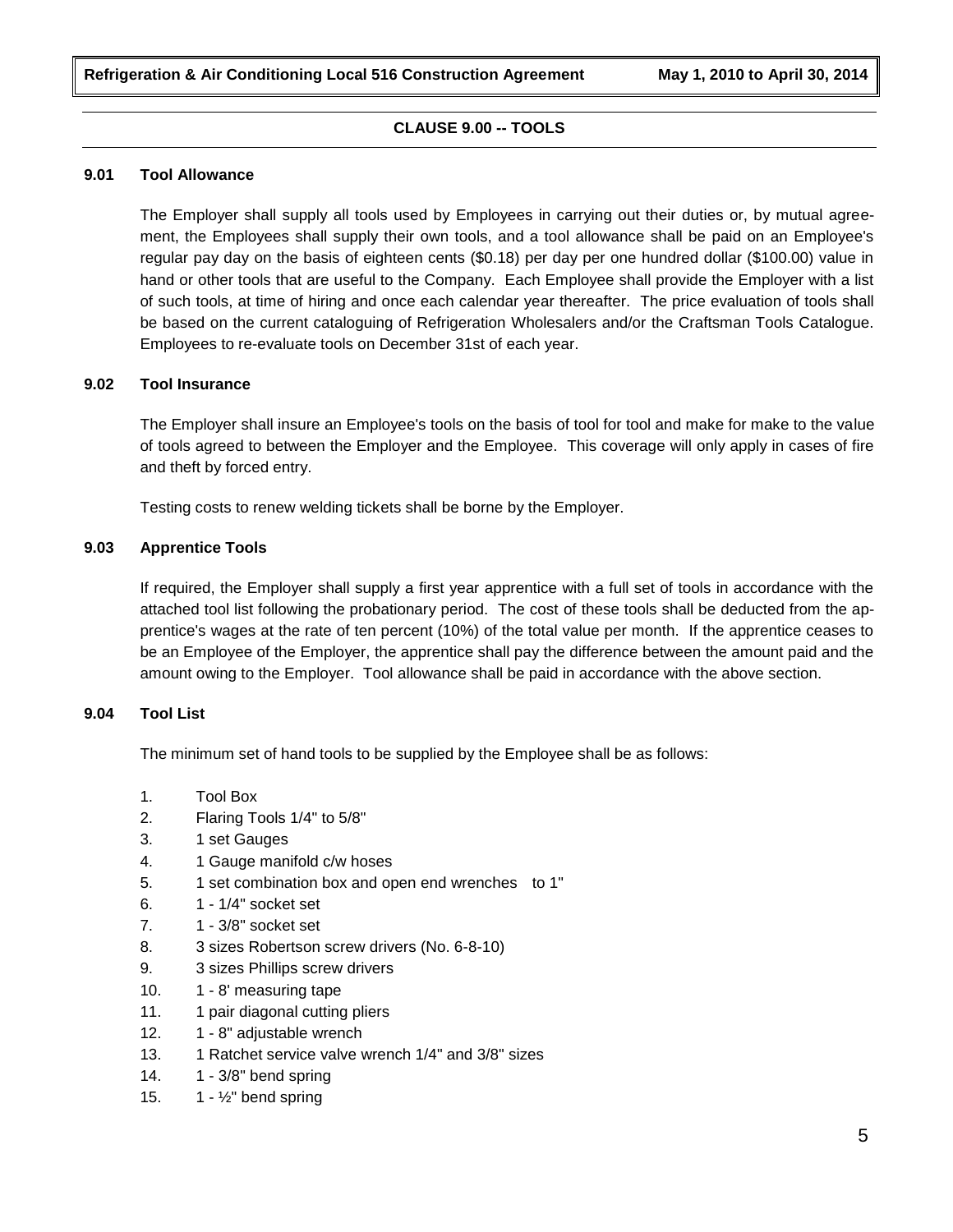- 16. 1 5/8" bend spring
- 17. 1 Leak detector (halide or bernzometic)
- 18. 1 Hack saw
- 19. 1 Ball peen hammer
- 20. 1 Tube cutter to 1 5/8"
- 21. 1 Pair needle nose pliers
- 22. 1 10" vice grip or pipe wrench
- 23. 3 Flat blade screw drivers (1 control size 2 assorted)
- 24. 1 Straight cut tin snips
- 25. 1 Jack knife

### **9.05 The Employer shall supply:**

- all pipe wrenches, vices, taps and dies
- all electric tools
- all electric measuring instruments
- all machinist measuring instruments
- all air and gas measuring devices
- all gas containers
- all welding equipment including welders gloves
- specialty tools
- vacuum pumps
- power tools

# **CLAUSE 10.00 -- CHECKOFF SYSTEM AND INDUSTRY FUNDS**

### **Check-off and Union Dues**

- **10.01** It is agreed by both Parties that the check-off system for collection of Union dues shall be used. The Employer shall deduct for a Dues Supplement an amount of one percent (1%) of hourly gross wages, not to include fringe benefits (i.e. Holiday pay, Health & Welfare) earned by all Employees while working under the terms of this Agreement and forward same to the Financial Secretary of the Union, no later than the fifteenth (15th) day of the calendar month following the month for which deduction was made.
- **10.02** The Employer agrees to deduct from the Employees' wages, paid in the first pay of the month, the sum equivalent to one month's dues at Journeyman or Apprentice rates, as determined by the Union, and remit this amount as outlined in Clause 10.01.

### **Health and Welfare**

- **10.03** Each Employer shall contribute to the Health and Welfare Fund in accordance with the rates shown in Appendices A and B for each hour earned by each Employee. Operation of this Plan shall be governed by the Union Trustees of the Health and Welfare Plan, such Trustees to be selected in accordance with the terms of the Welfare Trust Document.
- **10.04** Each Employer shall provide each of his Employees with an itemized statement each pay day showing the amount remitted to the Health and Welfare Plan.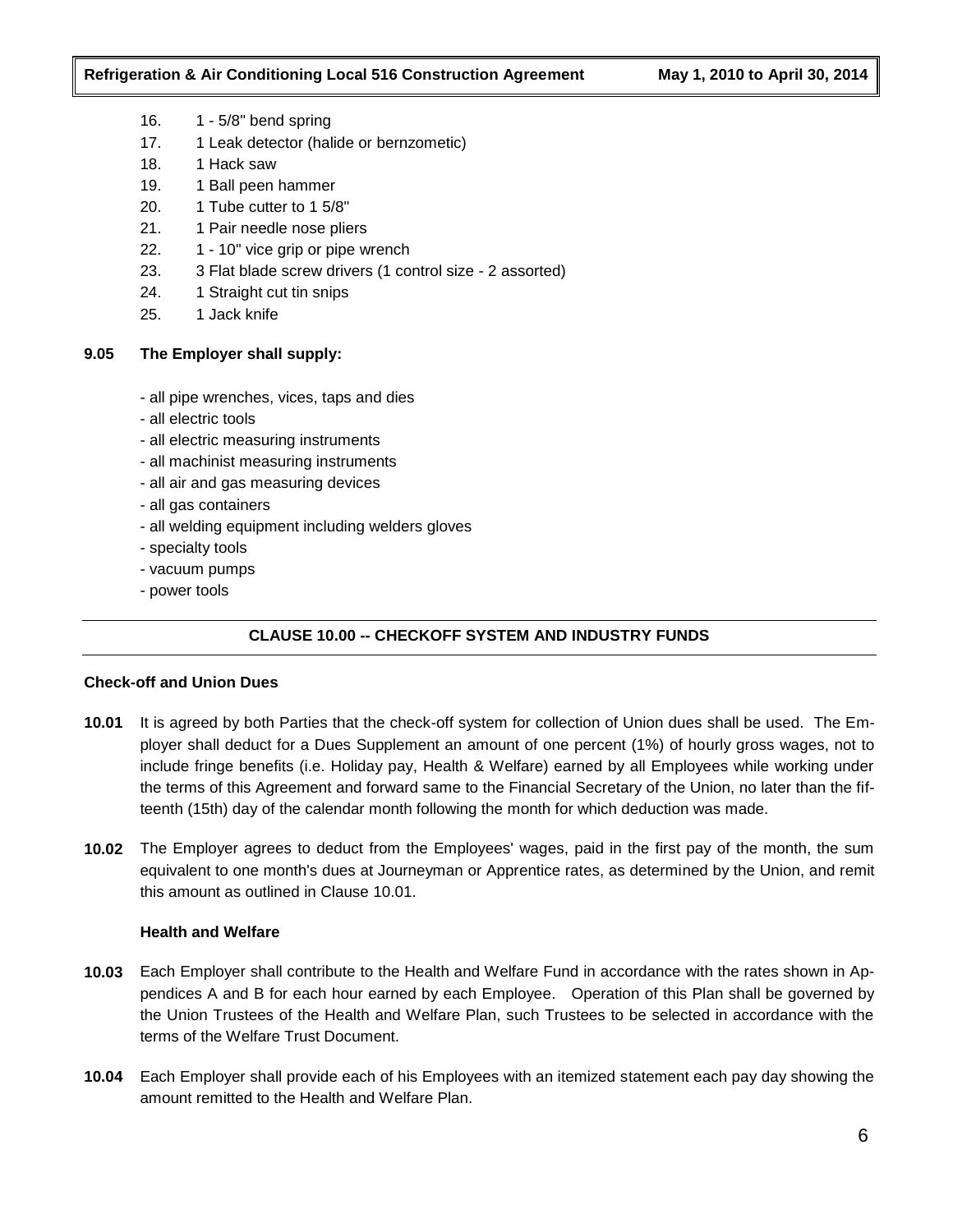- **10.05** The complete policies, management and control of this Plan will be controlled by this Board of Trustees. This Fund will be used for the purposes of and in accordance with the Welfare Trust Document and amendments thereto.
- **10.06** The Employer agrees to submit his payroll records to audit at any time he is required to do so by the Health and Welfare Plan Trustees. The Trustees shall appoint the auditor to conduct the necessary investigation.

# **Savings Trust Fund**

- **10.07** A Savings Plan Trust Fund is established into which the savings contributions will be paid. Each Employer shall contribute to the fund in accordance with the amounts indicated in Appendices A and B. It is agreed that the administration of the Fund will be the responsibility of Local Union 516. Based on agreement by the Parties the Vancouver Island based Employees increased the contribution rate to the Savings Trust - Fund; (see Appendix "B"). Regardless the total monetary increase for the Vancouver Island based Employees will equal that of the Mainland based Employers.
- **10.08** Each Employer bound by this Agreement shall contribute to the Savings Trust Fund established by the Union, on behalf of each Employee covered by this Agreement.

### **10.09 Rehabilitation Fund**

The Employer shall contribute two cents (\$0.02) per hour earned by each Employee covered by this agreement to the B.C. Construction Industry Rehabilitation Fund in accordance with the standard remittance form provided for in this Collective Agreement.

### **BCBCBTU Funding**

**10.10** The Employers will provide funding for the BCBCBTU of one cent (\$0.01) per hour for all hours earned by the contributions made to the Jurisdictional Assignment Plan (JAPlan). This provision will continue as long as the Bargaining Council structure continues to exist pursuant to the Labour Relations Code.

### **B.C. Jurisdictional Work Assignment Fund**

**10.11** The Employer shall contribute one cent (\$0.01) per hour earned for all classifications covered by this Collective Agreement which will be paid to the Trustees of the Jurisdictional Assignment Plan Fund, in accordance with the standard remittance form provided for in this Collective Agreement.

### **10.12 Journeyman and Apprenticeship Training Committee**

The Trustees of the Journeyman and Apprenticeship Training Committee will publish information pertaining to the number of personnel participating in the training program (Apprentices and Journeymen) on a quarterly basis. The information will be submitted to all concerned parties within fourteen (14) days of the completion of the particular quarter.

To assure the Industry of an adequate supply of properly trained and skilled Apprentices and upgraded Journeymen, training shall be under the jurisdiction of the Journeyman and Apprenticeship Committee

The duties and responsibilities of the JATC are as outlined in the Refrigeration Service & Maintenance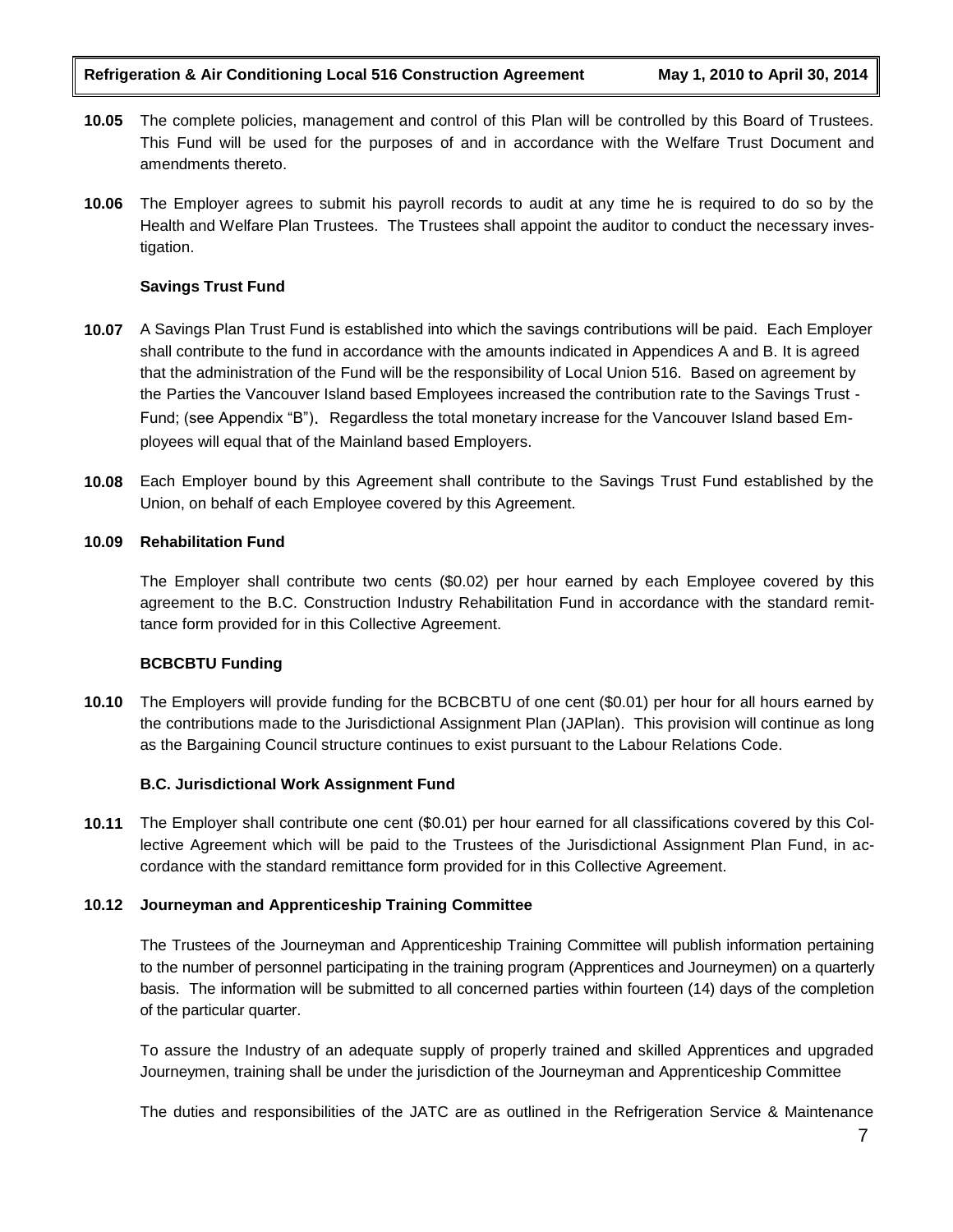Agreement in force and effect.

# **United Association Canadian Training Trust Fund**

**10.13** Each Employer shall contribute five cents (\$0.05) per employee to the United Association Canadian Training Trust Fund.

# **10.14 Refrigeration Joint Administration Fund**

Each Employer shall contribute forty-eight cents (\$0.48) per hour earned by each Employee to the Refrigeration Joint Administration Fund. The Refrigeration Joint Administration Fund shall be distributed as follows: Construction Labour Relations Association of B.C. (CLRA) - thirteen cents (\$0.13); Refrigeration Administration Fund - thirty-five cents (\$.35). Effective December 31, 2011 the CLRA dues will be reduced to twelve cents (\$0.12). The contribution to the RJAF remains unchanged. Construction Labour Relations Association of B.C. (CLRA) shall provide sixty (60) days notice if any change to its Administration Fund.

# **10.15 Terms of Payment of Remittances**

Remittance monies for all funds will be remitted to the Union by the fifteenth (15th) day of the month following that which contributions cover.

# **Penalties for Delinquent Payment of Contributions and/or Deductions**

- **10.16** The Union will advise the Employer within forty-eight (48) hours, in writing, of any delinquency.
- **10.17** If the Employer fails to respond within forty-eight (48) hours of receipt of notification exclusive of Saturday, Sunday and Statutory Holidays, the Union shall require a fifteen percent (15%) penalty of the amount of the late payment and/or withdraw its members from the Employer without contravening the terms of this Agreement. The amount of the penalty to go to the appropriate fund.

# **Enabling of Funds**

**10.18** The parties will not reduce and/or eliminate any joint industry funds negotiated between the BCBCBTU and CLR (i.e.: Rehabilitation Fund) or individual dues to umbrella organizations, without the prior written consent of the BCBCBTU and CLR.

### **CLAUSE 11.00 -- TRANSPORTATION AND TRAVELING COMPENSATION**

- **11.01** Employees sent out of town shall receive their board and transportation to and from such work. Room and board shall be provided on such out-of-town work or a subsistence allowance of one hundred dollars (\$100.00) per day upon receipt of vouchers covering reasonable expenditures. Alternatively the Employer can provide accommodation and pay a meal allowance of \$ 60.00 per day.
- **11.02** Where an Employee is required to drive a company-supplied vehicle on out-of-town work, such hours of driving shall be paid for at straight time rates.
- **11.03** Where an Employee is required to use his own vehicle for out of town work, the Employee shall be paid fifty-two cents (\$0.52) per kilometre from the Employee's residence or the shop, whichever point of depar-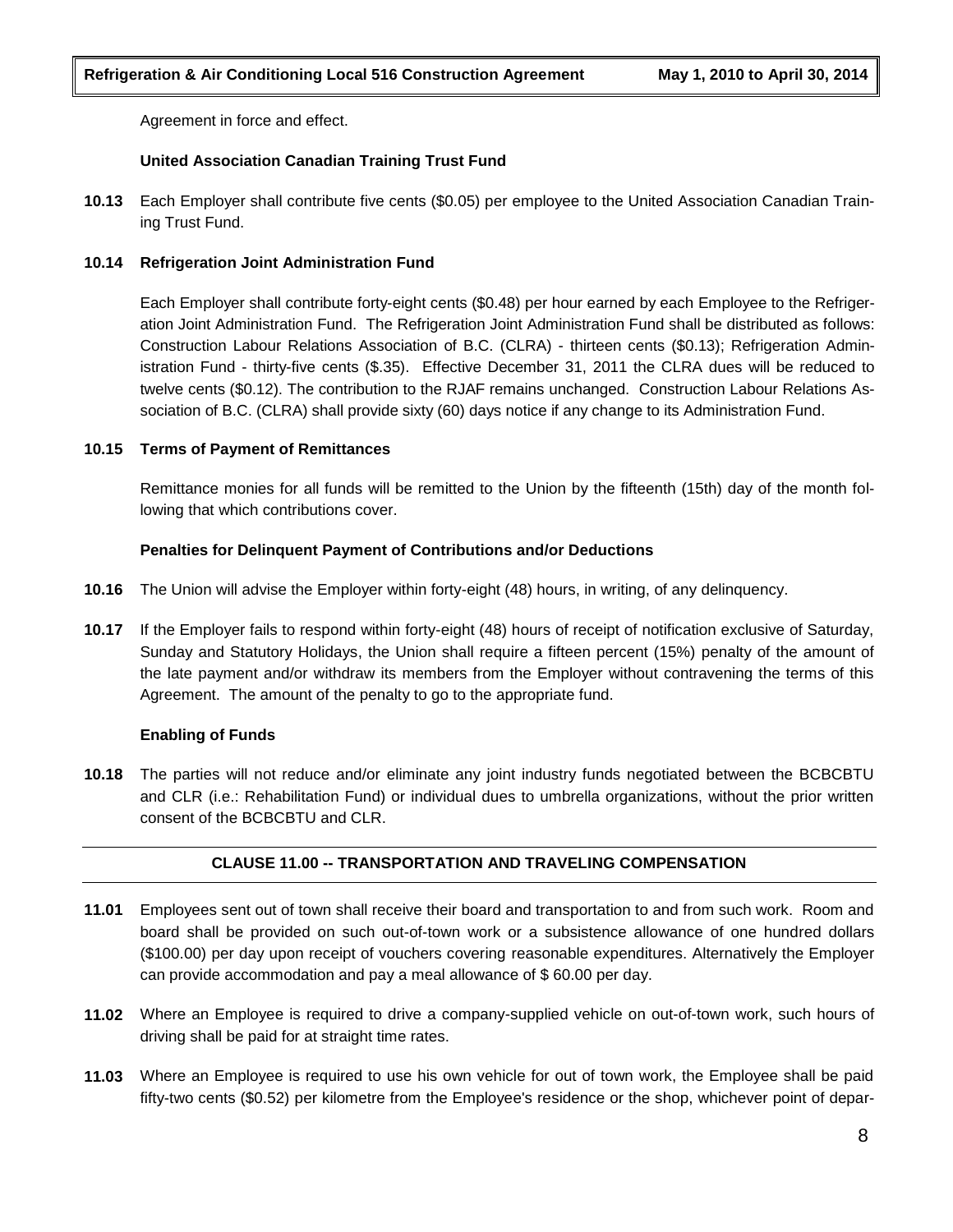ture is nearest the job site destination.

- **11.04** Employees shall be at the job or job site at their appointed start time within the free zone of the Lower Mainland defined as that area west of 276<sup>th</sup> Street south of the Fraser River and west of 272<sup>nd</sup> Street north of the Fraser River.
- **11.05** Personal cars or trucks to carry only hand tools, small refrigerant cylinders and small service parts.

**11.06** New Employees hired by the Employer who choose to reside outside the Free Zone, or exisiting Employees who choose to relocate outside the Free Zone, shall have deducted from their wage rate an amount of fifty-two cents (\$0.52) per kilometer (as per the Canada revenue agency) based on the distance from the Employee's residence to the boundary of the free Zone both ways. Should the Employee not have to travel into or through the Free Zone to work on any given work day, this amount will not be deducted.

# **CLAUSE 12.00 -- PAY DAYS**

- **12.01** The Employer shall pay on a weekly or bi-weekly basis (with weekly draws if requested by the Employee). The draw will be on the basis of the base hourly rate less applicable taxes as pre-arranged with the Employer. Pay shall be based on all wages earned by the Employee to a day not more than five (5) working days prior to the date of payment, provided that if a Statutory Holiday falls on the regular pay day, payment will be made the preceding day.
- **12.02** Any Employer who wishes to mail Employees cheques must have the consent of the Employee.
- **12.03** It is recognized that direct deposit arrangements can be provided.

### **CLAUSE 13.00 -- WORKING CONDITIONS**

- **13.01** It shall be the responsibility of the refrigeration journeyman to obtain a signature from a responsible party for whom the work was carried out, if the Employer so requests.
- **13.02** Employees will not be asked to cross picket lines in cases of legal strikes by other Unions unless permission is granted by the striking Union.
- **13.03** The Employer shall allow time off work for any man who is serving on a Union Committee or for the purpose of serving as a Union Delegate to any conference or function at no cost to the Employer.
- **13.04** Business Agents or the Business Representative shall have access to all construction jobs and shops covered by this Agreement in the carrying out of their regular duties after first notifying the Employer, Superintendent or Foreman.
- **13.05** It is understood that both parties shall recognize and observe the provisions of the British Columbia Provincial Apprenticeship Act, the Refrigeration Code, the Boiler Pressure Vessel Act and the WorkSafe BC Regulations.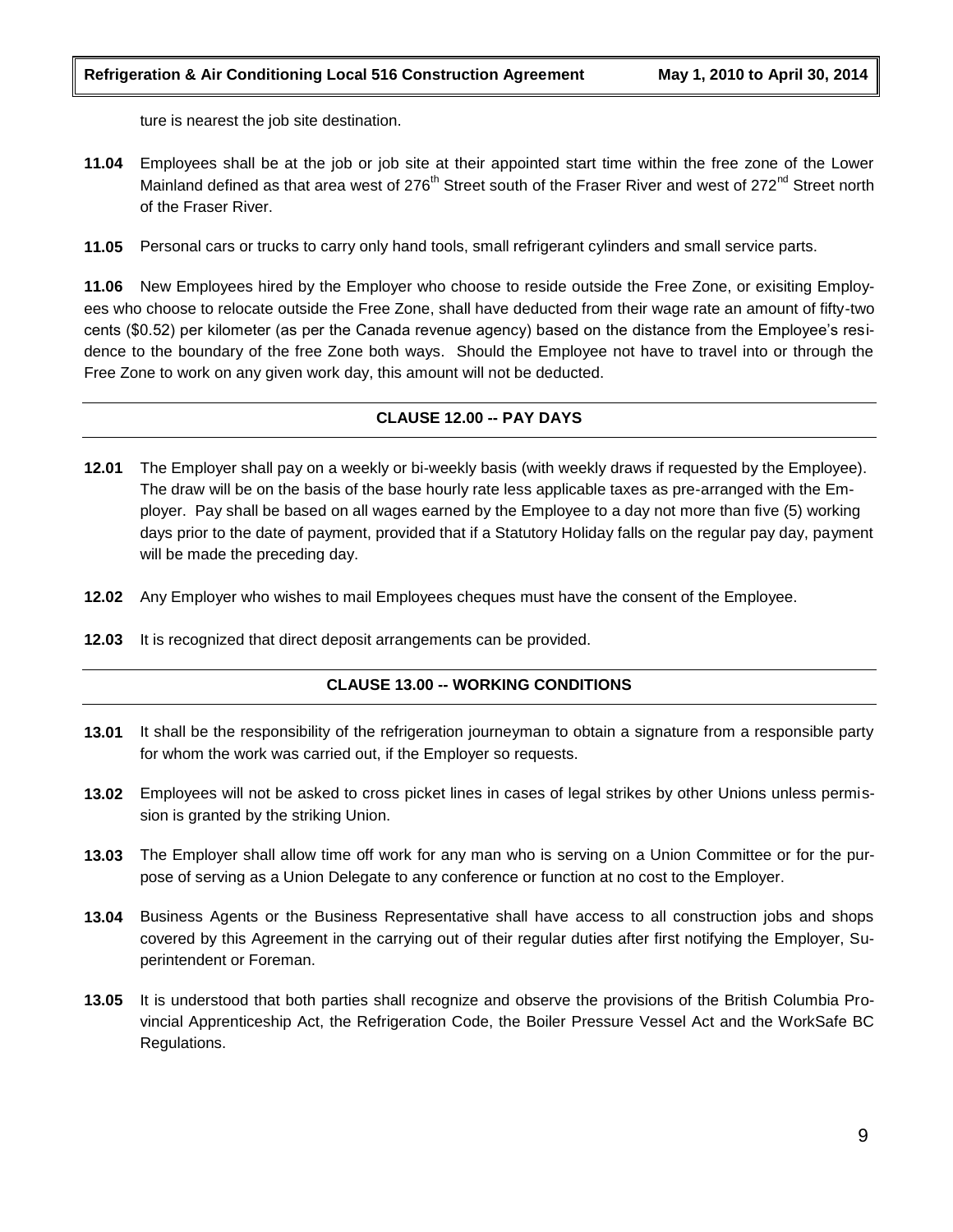- **13.06** Manufactured tubular or ready-made metal scaffolding must be erected by members of Local 516 when same is required for the installation of piping materials etc., unless the said scaffolding has already been erected for use by other crafts.
- **13.07** Employees will not be required to supply rigging material and equipment.
- **13.08** The Employer agrees to the appointment of a job steward by the Business Manager on any job designated by the business manager. It is understood that the execution of his Union functions shall not interfere with the normal patterns of work, job stewards will be given appropriate training under the auspices of the Union.
- **13.09** A telephone shall be available whenever practicable for incoming or outgoing emergency purposes and incoming messages shall be relayed immediately.
- **13.10** It is agreed that where there is no running tap water available cool drinking water in approved sanitary containers shall be provided. Paper cups will be supplied. Salt tablets will be supplied.
- **13.11** Camp accommodations shall be those as established by the B.C. and Yukon Building Trades Council.
- **13.12** Gas masks will be supplied on the basis of one (1) freon mask per service vehicle.
- **13.13** Upon termination or layoff, the Employee will be allowed one (1) hour with pay to pick up his tools. The Employer will provide transportation to the Employees residence for the Employee and his tools in those cases where the Employee operates an Employer supplied vehicle.
- **13.14** On an eight (8) or nine (9) hour shift, two (2) ten (10) minute rest breaks will be taken at a location determined by mutual agreement between the Employer and the Union. When the 8 or 9 hr. shift is extended to ten (10) hours, a third rest break will be taken Notwithstanding the above, only two (2) rest breaks shall be provided on a scheduled shift of ten (10) hours, however such rest breaks shall be of fifteen (15) minutes duration. Where work is required beyond ten (10) hours, a second meal break of one-half (1/2) hour will be provided at the end of eight (8) hours, to be paid at straight time rates. If a second meal break is provided, the third rest break shall not be taken.
- **13.15** Employees working on ammonia equipment shall be provided by the Employer with an ammonia gas mask in good working condition.

# **CLAUSE 14.00 -- EMPLOYER, WORKER STATUS**

- **14.01** It is understood that under the terms of this Agreement any person conducting a shop and signatory to this Agreement shall retain the right to work with the tools, providing agreement has been reached between contractors and the Local Union and shall engage such mechanics as are necessary under the terms of this Agreement and in strict accordance with its provisions. On field work all persons working with the tools shall hold Union Membership.
- **14.02** All independent operators who are members of the Union agree to charge for their services at the prevailing hourly rates and shall pay monies to the Health and Welfare Plan.
- **14.03** Out-of-town warranty work to be carried out by certified members of Local No. 516.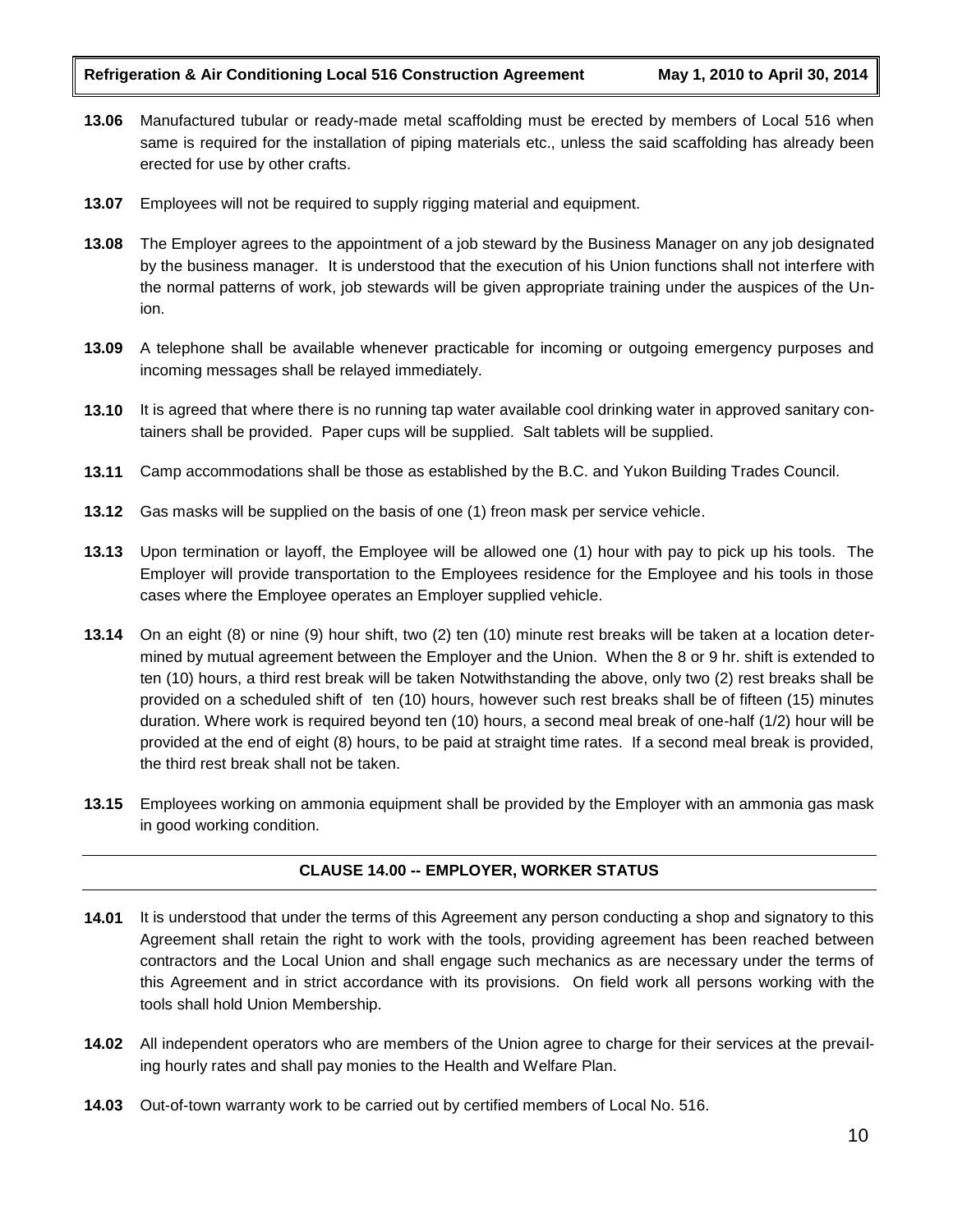# **CLAUSE 15.00 -- JOINT CONFERENCE BOARD**

- **15.01** A Joint Conference Board will be formed of three (3) Employers and three (3) members of Local Union5 516 who shall meet as requested by either party, at which meeting two (2) members of each party will form a quorum. The CLR representative shall be a non-voting member of the Joint Conference Board and shall appoint the Employer members. The Business Manager of Local 516 shall also be a non-voting member of the Joint Conference Board and shall appoint the Employee members to the Joint Conference Board. Such Board will have power on behalf of the respective Parties hereto to:
	- **(a)** formulate policy;
	- **(b)** adjust Trade disputes and grievances; and
	- **(c)** establish regulations governing the conduct of their members.
- **15.02** Any Board convened shall consist of an equal number of Employer and Union members.
- **15.03** Representation of the parties shall only be made by the Business Manager of Local 516 or his representative on behalf of the Employees, and by the CLR representative on behalf of the Employers.
- **15.04** The JCB recognizes the following discipline procedure as the procedure to be followed by signatory Employers in disciplining Employees:
	- **(a)** one verbal warning
	- **(b)** first written warning
	- **(c)** second written warning and termination of employment if deemed necessary by the Employer

This progressive disciplinary process does not apply to automatic dismissal situations.

# **CLAUSE 16.00 -- DISPUTE, GRIEVANCE PROCEDURE**

- **16.01** In case of any dispute or grievance arising that cannot be settled informally by the member representative of the Union and Employer, it will be referred to representatives of the Parties. If the dispute or grievance remains unsettled it will then be referred to the Joint Conference Board and such Board shall meet within twenty-four (24) hours if necessary. In any case, any grievance that is not submitted, in writing, to the other Party within one (1) week of the time the cause of such grievance should have been known, shall be deemed to have been abandoned. Any variation from this clause would only take place in very exceptional circumstances such as a complete lack of communications facilities, etc.
- **16.02** If any dispute or grievance referred to the Joint Conference Board cannot be settled or otherwise resolved by the Joint Conference Board upon its having been considered by the Joint Conference Board, then either of the Parties to the dispute or grievance will be at liberty to refer the dispute or grievance to an Arbitration Board in the manner hereinafter provided for.
- **16.03** A majority decision of the Joint Conference Board concerning a grievance referred to it shall be final and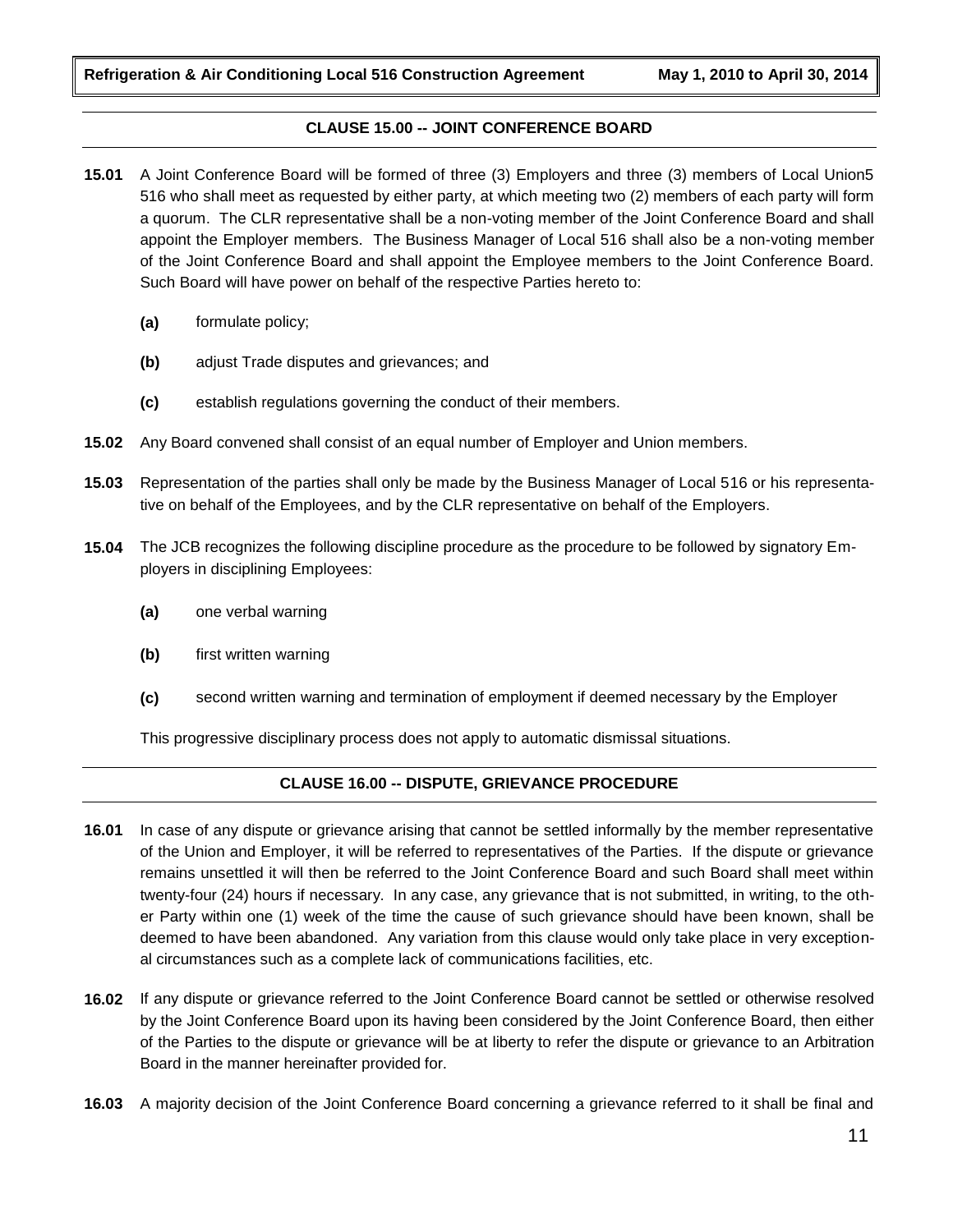binding on the Parties and their members.

# **CLAUSE 17.00 -- ARBITRATION PROCEDURE**

- **17.01** The Joint Conference Board on a majority vote shall determine the validity of a dispute or grievance. If the grievance or dispute is declared valid and either Party refuse to appoint a member to the Arbitration Board, the Party requesting arbitration shall be authorized by the Joint Conference Board by letter to apply to the Minister of Labour for the appointment of a member to the Arbitration Board on behalf of the other Party.
- **17.02** If a majority vote of the Joint Conference Board rules that the dispute or grievance is not valid, no further action shall be instituted by the Party concerned regarding that specific dispute or grievance.
- **17.03** If the Joint Conference Board dead-lock on the validity of a dispute or grievance, then such dispute or grievance may be processed in accordance with the procedure outlined under Clause 18.04 to 18.09 inclusive.
- **17.04** Either Party desiring arbitration shall appoint a member for the Board and shall notify the other Party, in writing, of its appointment and particulars of the matters in dispute. Nothing contained in this clause shall preclude the right of any signer to this Agreement to proceed to arbitration.
- **17.05** The Party receiving the notice shall, within five (5) days thereafter, appoint a member for the Board and notify the other Party of its appointment.
- **17.06** The two (2) Arbitrators as appointed shall confer to select a third person to be Chairman and failing for three (3) days from the appointment of the second of them to agree upon a person willing to act, either of them may apply to the Honourable Minister of Labour to appoint such third member.
- **17.07** The Arbitration Board shall sit, hear the Parties, settle the term of the question or questions to be arbitrated and make its award within ten (10) days from the date of the appointment of the Chairman, provided that the time may be extended by agreement of the Parties.
- **17.08** The Board shall deliver its award, in writing, to each of the Parties, and the award of the majority of the Board shall be the award of the Board and it shall be final and binding upon the Parties and they shall carry it out forthwith.
- **17.09** Each Party shall pay its own cost and expense of arbitration, the remuneration and disbursement of its appointee to the Board, or the total cost and compensation and other expense for any person appointed by the Minister of Labour (in compliance with 18.01) shall be paid by the Party the said appointee is representing. One-half (1/2) the compensation of the Chairman and the stenographer and other expenses of the Arbitration Board shall be paid by each Party.

### **CLAUSE 18.00 -- PROCEDURE TO BECOME SIGNERS**

**18.01** The Union agrees that its members will only work for Employers who are signatory to this Agreement in its existing form or as amended by the Parties hereto.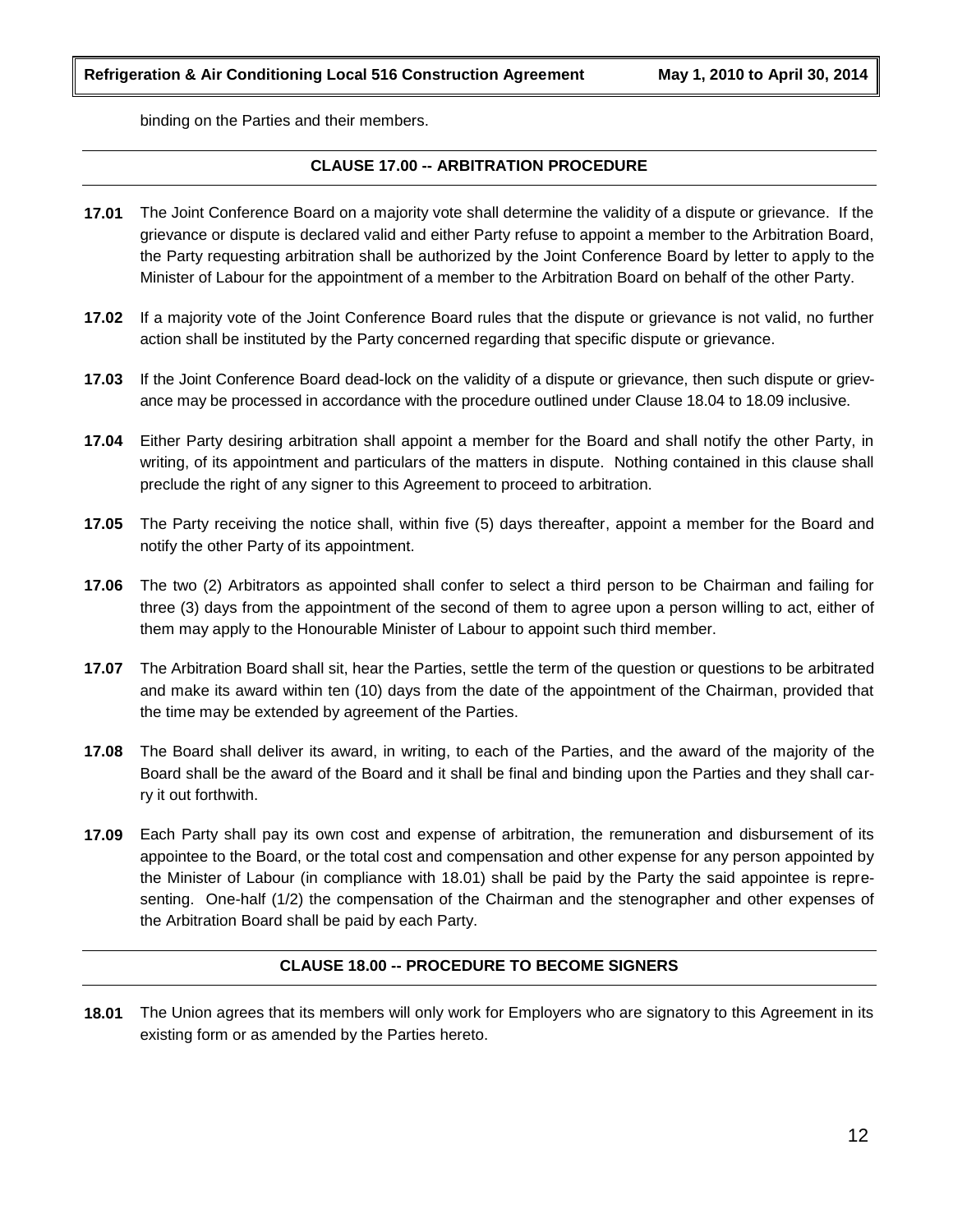**Refrigeration & Air Conditioning Local 516 Construction Agreement May 1, 2010 to April 30, 2014**

# **CLAUSE 19.00 -- SAFETY CLAUSE**

- **19.01** All equipment, tools and materials must conform and be utilized in conformity with applicable provincial and/or federal regulations, acts and laws. Employer safety rules and regulations shall be complied with provided they are not inconsistent with the above-mentioned.
- **19.02** It shall not be considered a violation of this Agreement should an Employee(s) refuse to work in conditions and/or use equipment that do not meet prescribed safety standards and/or regulations. Refusal of an Employee to abide by the Worksafe BC Regulations may be considered cause for dismissal.

# **CLAUSE 20.00 -- VEHICLES**

- **20.01** All company-supplied vehicles shall be equipped with a bulk-head behind the driver and passenger seats, a first aid kit and a fire extinguisher in good working order. Hearing protection shall also be provided in accordance with the Workers' Compensation Board Regulations.
- **20.02** The Employer agrees that all company-supplied vehicles shall be maintained to at least the minimum standards set by Worksafe BC and that said company-supplied vehicles must have a current motor vehicle safety inspection certificate.
- **20.03** Employees shall not be required to pay any company vehicle expenses from their own funds.
- **20.04** The Company will provide Employees with credit cards for use in company-supplied vehicles only. Such credit cards to be used for the purchase of gas, oil, service or other such minor repairs to the companysupplied vehicle.
- **20.05** The Employee shall not use his own personal car for the transportation of the Employer's tools.
- **20.06** Ownership of a car shall not be considered as a condition of employment.

### **CLAUSE 21.00 -- CAMPS, PERIODIC LEAVE**

**21.01** Any Employee who is accommodated by the Employer in camps may, on any weekend, vacate or check out of such accommodation, and the Employer shall pay him twelve dollars (\$12.00) per day. Any Employee who is accommodated by the Employer in motels and hotels may, on any weekend, vacate or checkout of such accommodation and the Employer shall pay him fifteen dollars (\$15.00) per day.

### **Periodic Leave**

**21.02** On out-of-town projects of over fifty (50) calendar days duration, the Employer shall provide leave every forty (40) calendar days. When leave is desired in accordance with the above terms, effective May 1, 2012, the Employer shall provide, on a "use it or lose it" basis, the following:

> 250 km to 500 km \$ 175.00 501 km to 750 km \$ 275.00 751 km to 10000 km \$ 375.00 over 1000 km \$475.00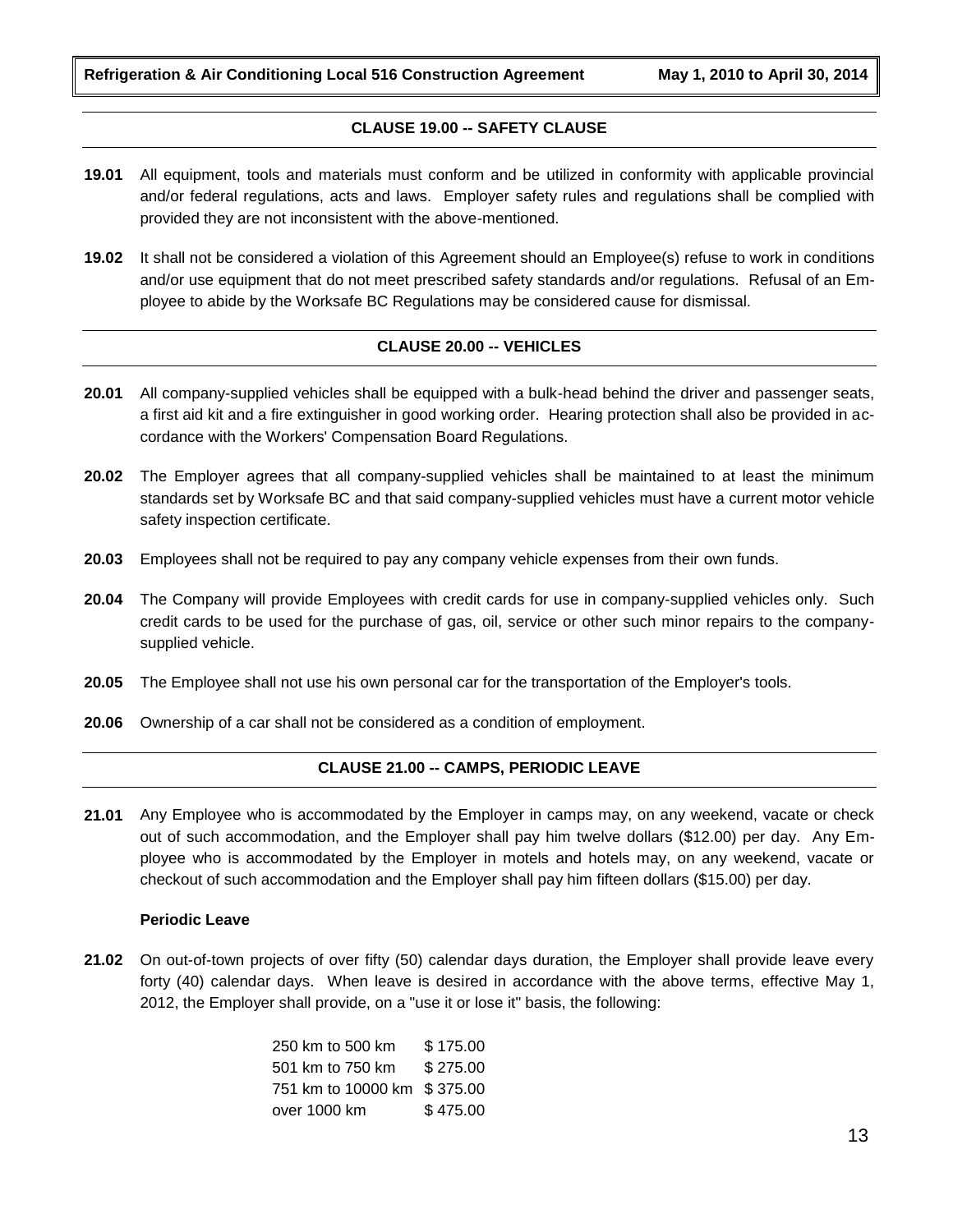The mileage will be computed from the project to the dispatch point. It is agreed that the above amounts will be paid only once for each turnaround.

**21.03** The extent of the leave shall be for a minimum of five (5) days to a maximum of one (1) week or a number of days mutually agreed between the Employee and the Employer's representative. The timing of the leave shall also be decided by mutual agreement. In no event will an Employee receive leave unless he actually returns to his place of departure. Living-out-allowances shall not be paid during leave period.

### **CLAUSE 22.00 -- WITHDRAWAL OF MEMBERS**

- **22.01** The Employer agrees that on new construction work the Union may withdraw its members:
	- **(a)** If any signatory to this Agreement employs any non-Union workmen whose work falls within the jurisdiction of Local 516.
	- **(b)** The continued employment by the Employer of any person required by the Union to join the Union who has failed to join the Union.
	- **(c)** Failure of the Employer to remit on time any monies due him by the Health and Welfare Fund, dues check off or any other fund coming within the scope of this agreement.
	- **(d)** The subcontracting by any signatory contractor of work falling under the jurisdiction of Local 516 to a non-signatory of this agreement when members of Local 516 are available.
	- **(e)** The Employer agrees that it will in no way discriminate against any member of Local 516 who exercise his rights under this clause.

# **CLAUSE 23.00 -- RESERVATIONS CLAUSE**

- **23.01** Subject to reasonable notice given to the Contractor it shall not be a violation of this Agreement for the Union to withdraw its members from a job-site or sites for:
	- **(a)** Rendering assistance to Labour Organizations.
	- **(b)** Refusal on the part of Union members to work with non-Union workmen.
	- **(c)** Refusal on the part of Union members to handle any materials, equipment or product declared unfair by Building Trades Councils; or manufactured, assembled or produced by an Employer whose Employees are on strike against or are locked out by an Employer.

### **CLAUSE 24.00 -- UNION LABELS**

**24.01** The Union, while retaining ultimate control of the International's Labels, may supply to the Employer Union Labels to identify fair products fabricated under the terms of this Agreement.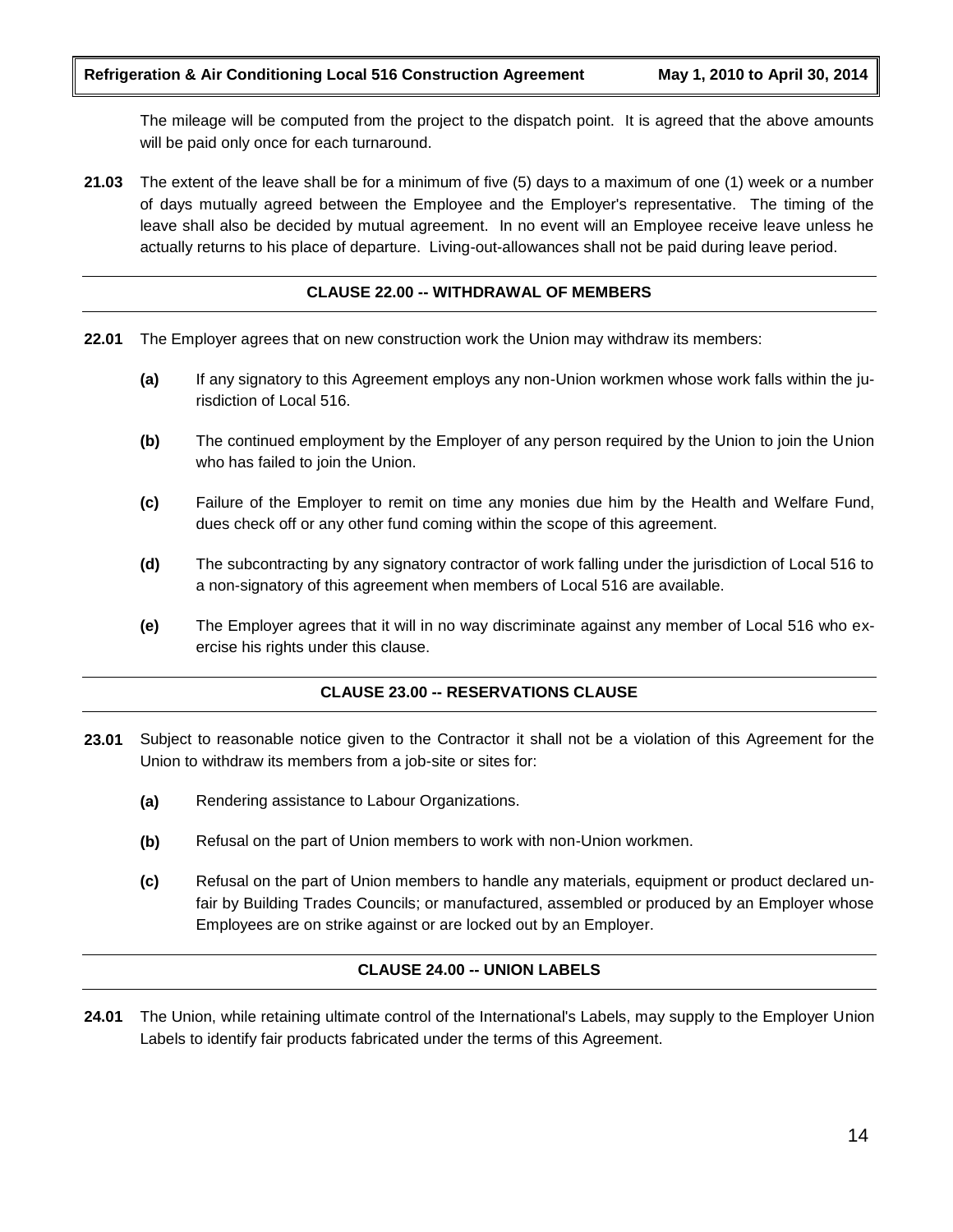# **CLAUSE 25.00 -- REDUCTION IN CREWS**

- **25.01** Should it be necessary to reduce the working forces on the job or in the shop, the Employer shall lay off or terminate their employment in the following sequence:
	- **(a)** The Potential Member (Permit)
	- **(b)** The Travel Card Members
	- **(c)** Members of Local 516
- **25.02** If the Employer finds it necessary to keep the Travel Card or Permit Man employed, then in such case he shall consult the Business Manager of the Union and receive his permission to do so.

# **CLAUSE 26.00 -- UNDERGROUND WORK**

**26.01** On industrial projects Employees required to work underground shall receive prevailing rate plus ten percent (10%). This clause shall not apply to work performed in basements of buildings or open ditches.

# **CLAUSE 27.00 -- B.C. JURISDICTIONAL WORK ASSIGNMENT PLAN**

- **27.01** Both parties to this Agreement recognize and will strictly adhere to the Procedural Rules for the Umpire of Jurisdictional Work Assignments in British Columbia and other supplementary rules(s), agreement(s) and/or memoranda as may be agreed upon from time to time by Construction Labour Relations Association of B.C. and the British Columbia and Yukon Territory Building and Construction Trades Council. Should any provision or provisions contained in the above prove to be in violation of any legally effective Federal or Provincial statute; it is agreed that the prime parties to the said Agreements will re-negotiate such provision or provisions and all other provisions shall not be affected thereby.
- **27.02** The Employer shall, upon request, make known his intended work assignment. It is agreed that such intended work assignment shall be determined by the standards contained in the Procedural Rules for the Umpire of Jurisdictional Work Assignments in B.C.
- **27.03** The participating Employer Association shall inform their stipulated member, in writing, of their responsibilities for the assignment of work in accordance with the Rules and Regulations of the Plan.
- **27.04** The parties agree that all cases, disputes or controversies involving jurisdictional disputes and assignments of work shall be resolved as provided in the Procedural Rules and Regulations provided for in the Plan for the Umpire of Jurisdictional Work Assignments in British Columbia. The parties agree that they shall comply with the decisions and awards of the Umpire of Work Assignment established by the Plan.
- **27.05** The Union agrees that the establishment of picket lines and/or the stoppage of work by reason of the Employer's and/or Umpire's assignment of work are prohibited. No Local Union stipulated to the Plan shall institute or post picket lines for jurisdictional purposes.
- **27.06** The Employers will provide the funding necessary for the operation of the Jurisdictional Assignment Plan. The necessary funds will be collected through provisions in the Collective Agreements.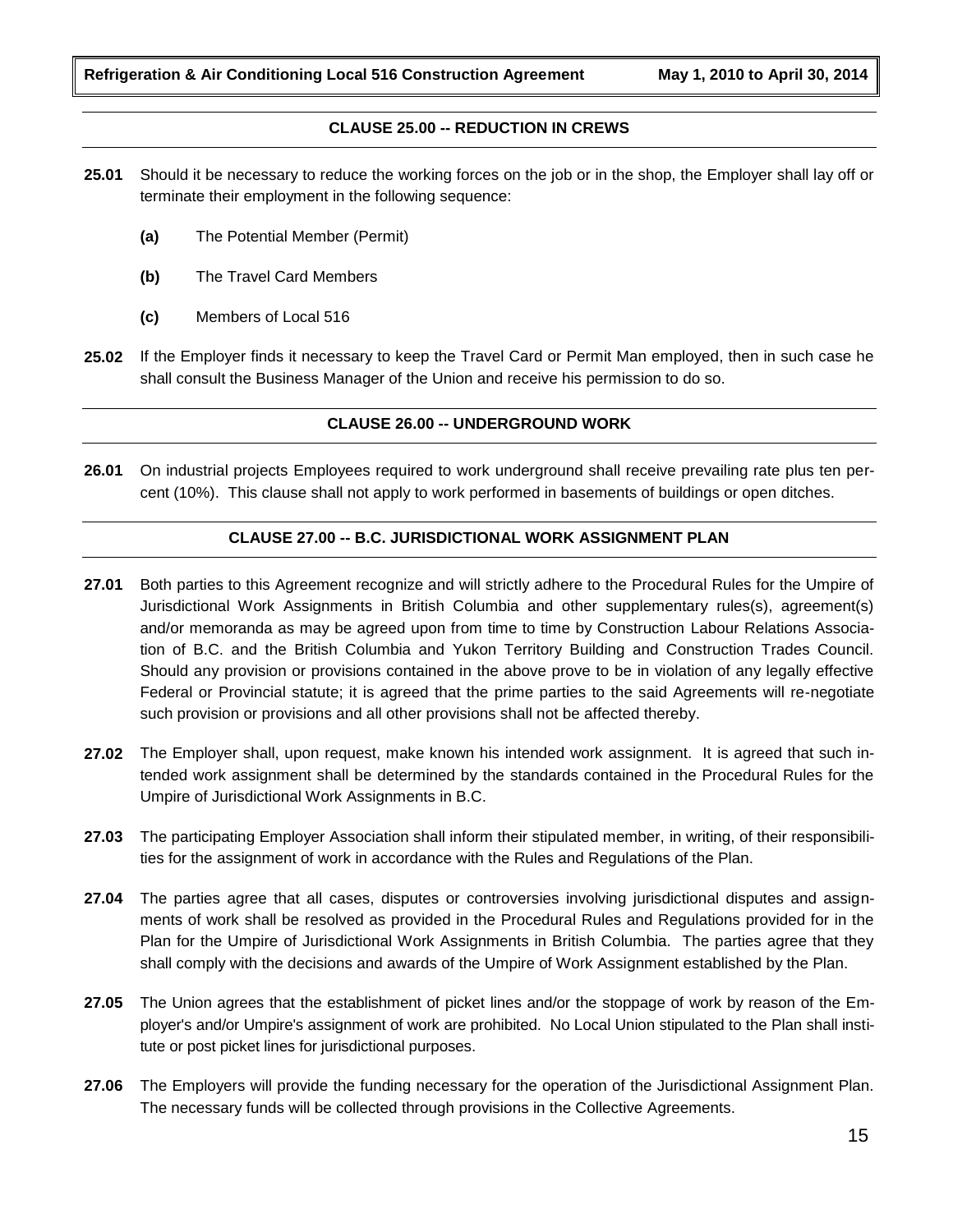**Refrigeration & Air Conditioning Local 516 Construction Agreement May 1, 2010 to April 30, 2014**

# **CLAUSE 28.00 -- SAVINGS CLAUSE**

- **28.01** It is assumed and contemplated by the Parties hereto that each and every provision of this Agreement, whether read singly or in any combination, is and are in conformity with all laws of Canada and British Columbia. In the event that amendment of such laws or interpretation of such laws by a Court or Tribunal of competent jurisdiction should result in any part or parts of this Agreement being rendered invalid, illegal or unenforceable, then such part or parts of this Agreement shall be deemed to be severed and of no further force and effect, but the remainder of this Agreement shall continue and remain in full force and effect and remain binding upon the Parties for the term of this Agreement.
- **28.02** The Parties agree to negotiate any part or parts of this Agreement rendered invalid, illegal or unenforceable as indicated above for the purpose of attempting to agree upon lawful replacements. In the absence of agreement, replacement provisions will be subject to the grievance and arbitration procedure without stoppage of work as provided for in this Agreement, PROVIDING HOWEVER, that negotiations and grievance and arbitration procedures shall be limited to replacements having the same purpose, object and intent as the part or parts severed and not to new issues or matters.

# **CLAUSE 29.00 – LEAVES FOR MILITARY RESERVE PERSONNEL**

**29.01** The parties agree to cooperate to facilitate broad and liberal leaves for operations and training for military leave for workers who serve as members of the Canadian forces Reserves, in accordance with provincial and federal law and the "Declaration of Support for the Reserve Forces" signed by the Canadian Office of the Building and Construction Trades Department and the National Construction Labour Relations Alliance, dated May 12, 2010.

### **CLAUSE 30.00 -- DURATION AND AMENDING FORMULA**

- **30.01** This Agreement shall be for the period from and including May 1, 2010 to and including April 30, 2014 and from year to year thereafter, subject to the right of either Party to the Agreement within four (4) months immediately preceding the date of the expiry of the Agreement (April 30, 2004) or immediately preceding the first day of May in any year thereafter, by written notice, to require the other Party to the Agreement to commence collective bargaining. Should either Party give written notice aforesaid, this Agreement shall thereafter continue in full force and effect, and neither Party shall make any change in the terms of the said Agreement (or increase or decrease the rate of pay of any Employee for whom collective bargaining is being conducted or alter any other terms or conditions of employment) until:
	- **(a)** The Union shall give notice to strike (or until the Union goes on strike); or,
	- **(b)** The Employer shall give notice to lock out (or the Employer shall lock out is Employees); or,
	- **(c)** The Parties shall conclude a renewal or revision of this Agreement or enter into a new Collective Agreement; whichever is the earliest.
- **30.02** The operation of Section 50(2) and (3) of the Labour Relations Code is hereby excluded.
- **30.03** If, during the life of this Agreement there should arise any difficulty or misunderstanding as to the interpre-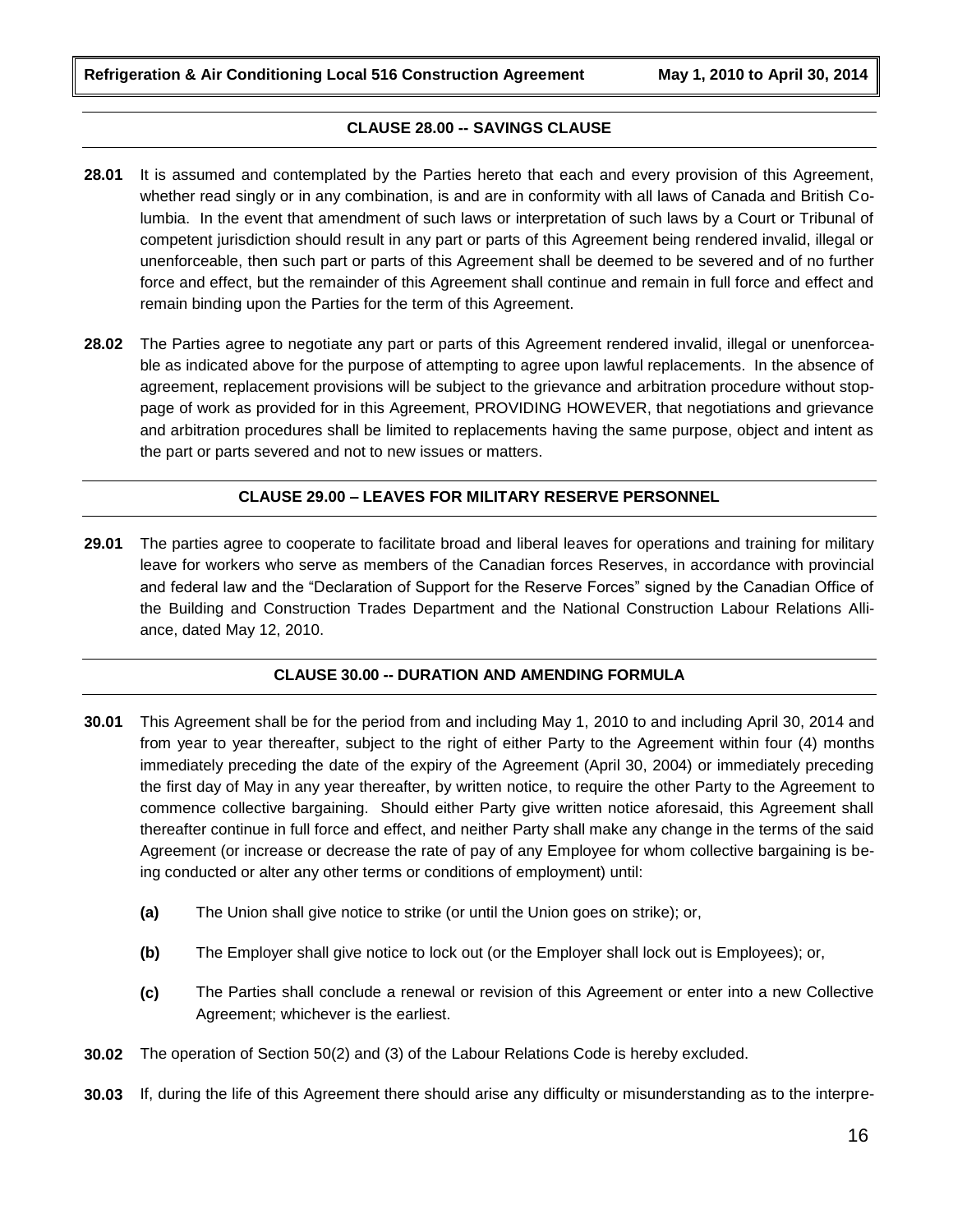# Refrigeration & Air Conditioning Local 516 Construction Agreement

May 1, 2010 to April 30, 2014

tation of any part or clause of the Agreement, that section or part of the Agreement may be amended by mutual consent of the two (2) Parties.

SIGNED IN THE PROVINCE OF BRITISH COLUMBIA THIS  $9^{74}$  DAY OF  $0e$  T086/ , 2012.

**SIGNED ON BEHALF OF: CONSTRUCTION LABOUR RELATIONS ASSOCIATION OF BC:** 

Wealler

SIGNED ON BEHALF OF THE UNION: UNITED ASSOCIATION OF JOURNEYMEN AND APPRENTICES OF THE PLUMBING AND PIPE-FITTING INDUSTRY OF THE UNITED STATES AND CANADA, LOCAL UNION 516

**Business Manager**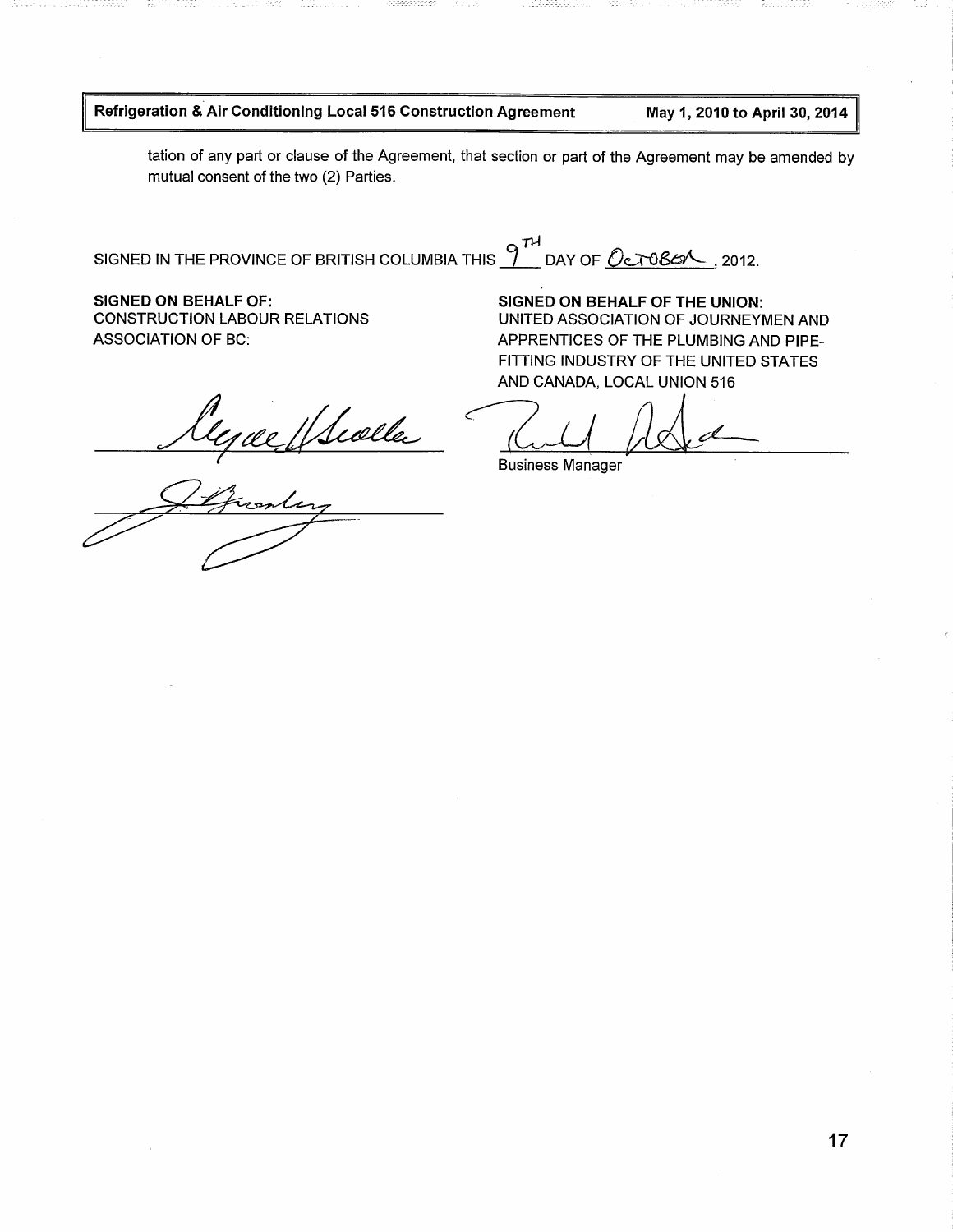Refrigeration & Air Conditioning Local 516 Construction Agreement

May 1, 2010 to April 30, 2014

#### **Letter of Understanding** May 1, 2012

The Construction Labour Relations Association of BC and the UA Local 516 hereby agree to this Letter of Understanding being attached to and forming part of this Collective Agreement between the Construction Labour Relations Association of BC and the UA Local 516.

The parties hereby agree that all signatory contractors shall pay one dollar (\$1.00) per hour earned by each employee working under the terms of this agreement into the JARTS Education Fund to be used solely for providing training for UA Local 516 members at JARTS. Remittance shall be on a separate cheque issued to the JARTS Education Fund at Unit 2, 19560-96 Avenue, Surrey, B.C., V4N4C3 and shall be due on the 15th day of the calendar month following the contribution month. The governance and use of the fund shall be the responsibility of JARTS. The payment of this fund shall commence on May 1, 2012 and continue through April 30, 2017 whereupon the parties shall meet to determine the amount of money needed to continue the training of Local 516 members at JARTS.

An advisory group will meet quarterly to add input into courses, needs and requirements for the betterment of the industry.

Signed this  $\frac{7}{14}$  day of  $0.7084$ , 2012

**CONSTRUCTION LABOUR RELATIONS ASSOCIATION OF BC:** 

regileffella

UNITED ASSOCIATION OF JOURNEYMEN AND APPRENTICES OF THE PLUMBING AND PIPEFITTING INDUSTRY OF THE UNITED **STATES AND CANADA. LOCAL UNION 516**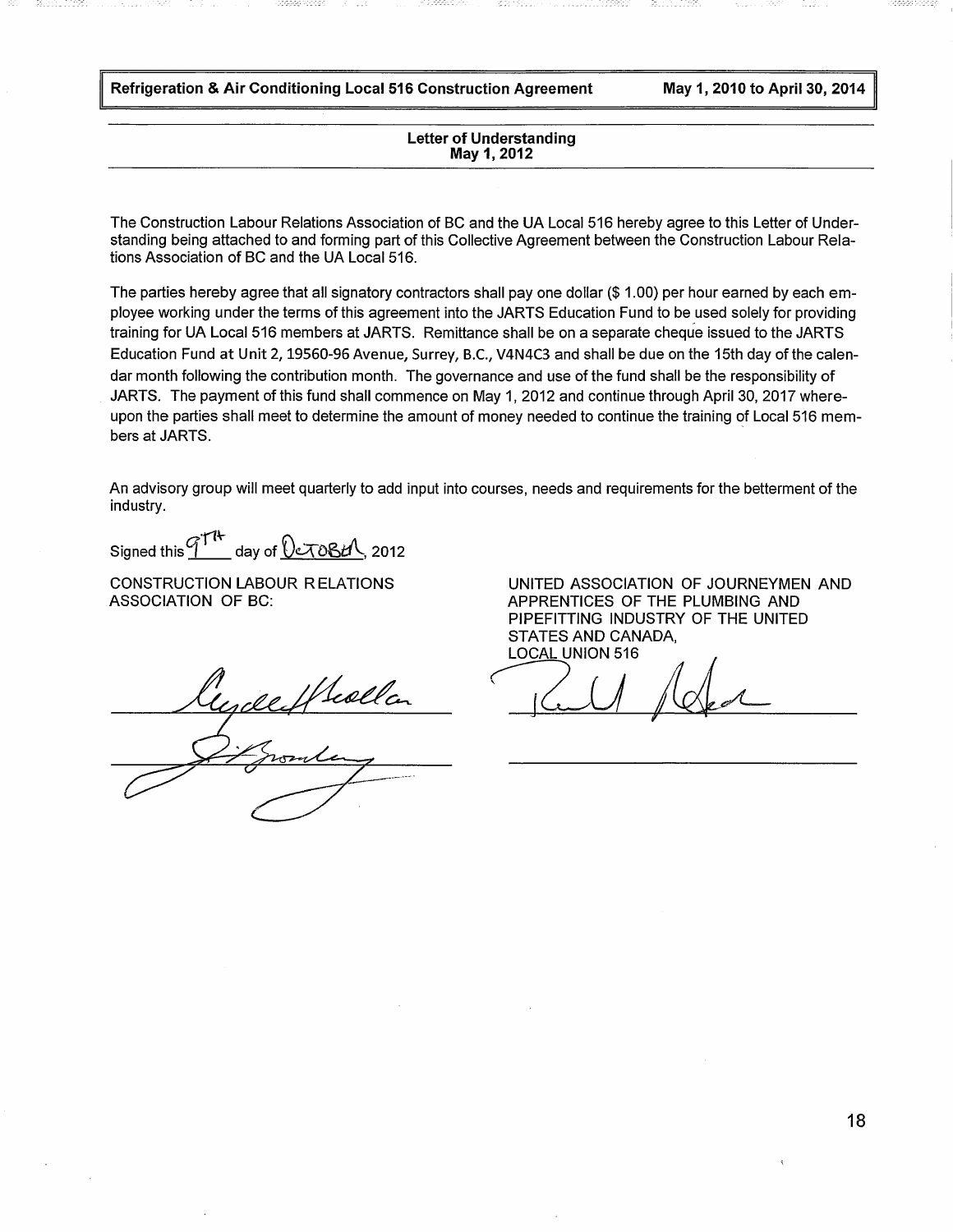| Oct 21, 2010            | Rate     | <b>Holiday</b> | <b>Health</b> | <b>Savings</b> | Package |
|-------------------------|----------|----------------|---------------|----------------|---------|
|                         | Per Hour | Pay            | & Welfare     | <b>Plan</b>    | Total   |
| Journeymen*             | \$40.36  | \$4.75         | \$2.66        | \$6.25         | \$54.02 |
| Foremen (110%)*         | \$44.32  | \$5.22         | \$2.66        | \$6.25         | \$58.45 |
| General Foremen (115%)* | \$46.29  | \$5.46         | \$2.66        | \$6.25         | \$60.66 |
| <b>Apprentices:</b>     |          |                |               |                |         |
| Level 1 - 35%           | \$13.85  | \$1.66         | \$2.66        | \$2.19         | \$20.36 |
| Level 2 - 40%           | \$15.82  | \$1.90         | \$2.66        | \$2.50         | \$22.88 |
| Level 3 - 50%           | \$19.78  | \$2.37         | \$2.66        | \$3.13         | \$27.94 |
| Level 4 - 55%           | \$21.76  | \$2.61         | \$2.66        | \$3.44         | \$30.47 |
| Level $5 - 60\%$        | \$23.74  | \$2.85         | \$2.66        | \$3.75         | \$33.00 |
| Level 6 - 65%           | \$25.71  | \$3.09         | \$2.66        | \$4.06         | \$35.52 |
| Level 7 - 70%           | \$27.69  | \$3.32         | \$2.66        | \$4.38         | \$38.05 |
| Level 8 - 75%           | \$29.67  | \$3.56         | \$2.66        | \$4.69         | \$40.48 |
| Level 9 - 80%           | \$31.65  | \$3.80         | \$2.66        | \$5.00         | \$43.11 |
| Level 10 - 90%          | \$35.60  | \$4.27         | \$2.66        | \$5.63         | \$48.16 |

\* The rate of forty dollars and thirty-six cents (\$40.36) in wages includes the \$ 0.80 for the "B" gas ticket, if the employee is being paid for the "B" gas ticket. IF the employee is not being paid for the "B" gas ticket, the rate per hour is thirty-nine dollars and fifty-six cents (\$39.56). The \$0.80 add-on for the "B" gas ticket does not attract holiday pay. The same principles apply for the Foremen and General Foreman.

# **Employer's Monthly Remittance Report Summary of Industry Funds**

| Total                                           |        | \$3.60 |
|-------------------------------------------------|--------|--------|
| United Association Canadian Training Trust Fund |        | \$0.05 |
| <b>Rehabilitation Fund</b>                      |        | \$0.02 |
| Journeyman and Apprentice Training Fund         |        | \$0.39 |
| <b>CLRA Dues</b>                                | \$0.13 |        |
| <b>Refrigeration Administration Fund</b>        | \$0.35 |        |
| breakdown as follows:                           |        |        |
| Refrigeration Joint Administration Fund         |        | \$0.48 |
| Health & Welfare                                |        | \$2.66 |
|                                                 |        |        |

### **Appendix "A" - Mainland Wage Package**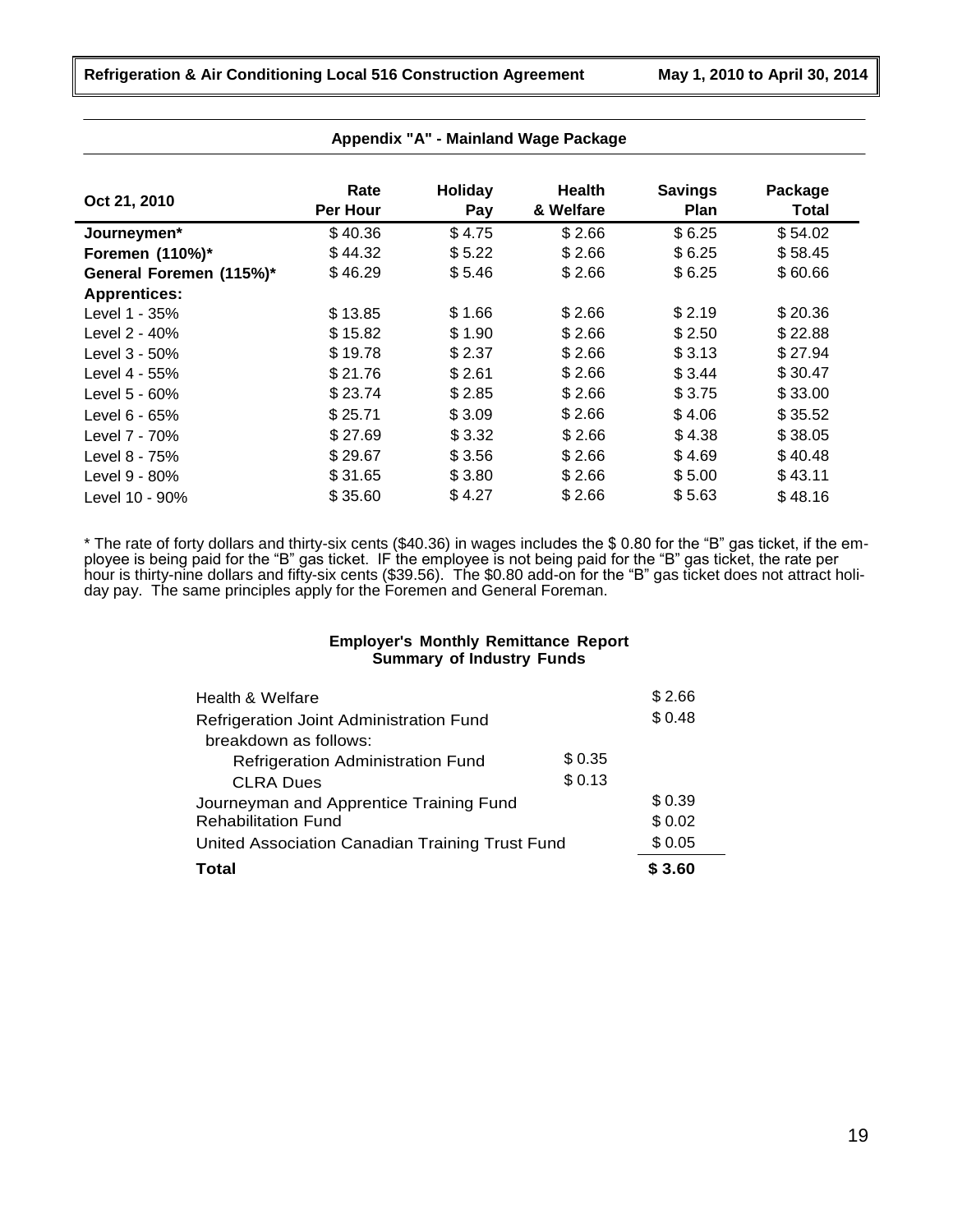| May 1, 2011             | Rate<br>Per Hour | Holiday<br>Pay | Health<br>& Welfare | <b>Savings</b><br><b>Plan</b> | Package<br><b>Total</b> |
|-------------------------|------------------|----------------|---------------------|-------------------------------|-------------------------|
| Journeymen*             | \$40.36          | \$4.75         | \$2.66              | \$6.80                        | \$54.57                 |
| Foremen (110%)*         | \$44.32          | \$5.22         | \$2.66              | \$6.80                        | \$59.00                 |
| General Foremen (115%)* | \$46.29          | \$5.46         | \$2.66              | \$6.80                        | \$61.21                 |
| <b>Apprentices:</b>     |                  |                |                     |                               |                         |
| Level 1 - 35%           | \$13.85          | \$1.66         | \$2.66              | \$2.38                        | \$20.55                 |
| Level 2 - 40%           | \$15.82          | \$1.90         | \$2.66              | \$2.72                        | \$23.10                 |
| Level 3 - 50%           | \$19.78          | \$2.37         | \$2.66              | \$3.40                        | \$28.21                 |
| Level 4 - 55%           | \$21.76          | \$2.61         | \$2.66              | \$3.74                        | \$30.77                 |
| Level 5 - 60%           | \$23.74          | \$2.85         | \$2.66              | \$4.08                        | \$33.33                 |
| Level 6 - 65%           | \$25.71          | \$3.09         | \$2.66              | \$4.42                        | \$35.88                 |
| Level 7 - 70%           | \$27.69          | \$3.32         | \$2.66              | \$4.76                        | \$38.43                 |
| Level 8 - 75%           | \$29.67          | \$3.56         | \$2.66              | \$5.10                        | \$40.99                 |
| Level 9 - 80%           | \$31.65          | \$3.80         | \$2.66              | \$5.44                        | \$43.55                 |
| Level 10 - 90%          | \$35.60          | \$4.27         | \$2.66              | \$6.12                        | \$48.65                 |

#### **Appendix "A" - Mainland Wage Package**

\* The rate of forty dollars and thirty-six cents (\$40.36) in wages includes the \$ 0.80 for the "B" gas ticket, if the employee is being paid for the "B" gas ticket. IF the employee is not being paid for the "B" gas ticket, the rate per hour is thirty-nine dollars and fifty-six cents (\$39.56). The \$0.80 add-on for the "B" gas ticket does not attract holiday pay. The same principles apply for the Foremen and General Foreman.

# **Employer's Monthly Remittance Report Summary of Industry Funds**

| Health & Welfare                                |          | \$2.66 |
|-------------------------------------------------|----------|--------|
| Refrigeration Joint Administration Fund         |          | \$0.48 |
| breakdown as follows:                           |          |        |
| Refrigeration Administration Fund               | \$0.35   |        |
| <b>CLRA Dues</b>                                | $$0.13*$ |        |
| Journeyman and Apprentice Training Fund         |          | \$0.64 |
| <b>Rehabilitation Fund</b>                      |          | \$0.02 |
| United Association Canadian Training Trust Fund |          | \$0.05 |
| Total                                           |          | \$3.85 |

\*CLRA Dues are reduced to twelve cents (\$0.12) effective December 1, 2011. .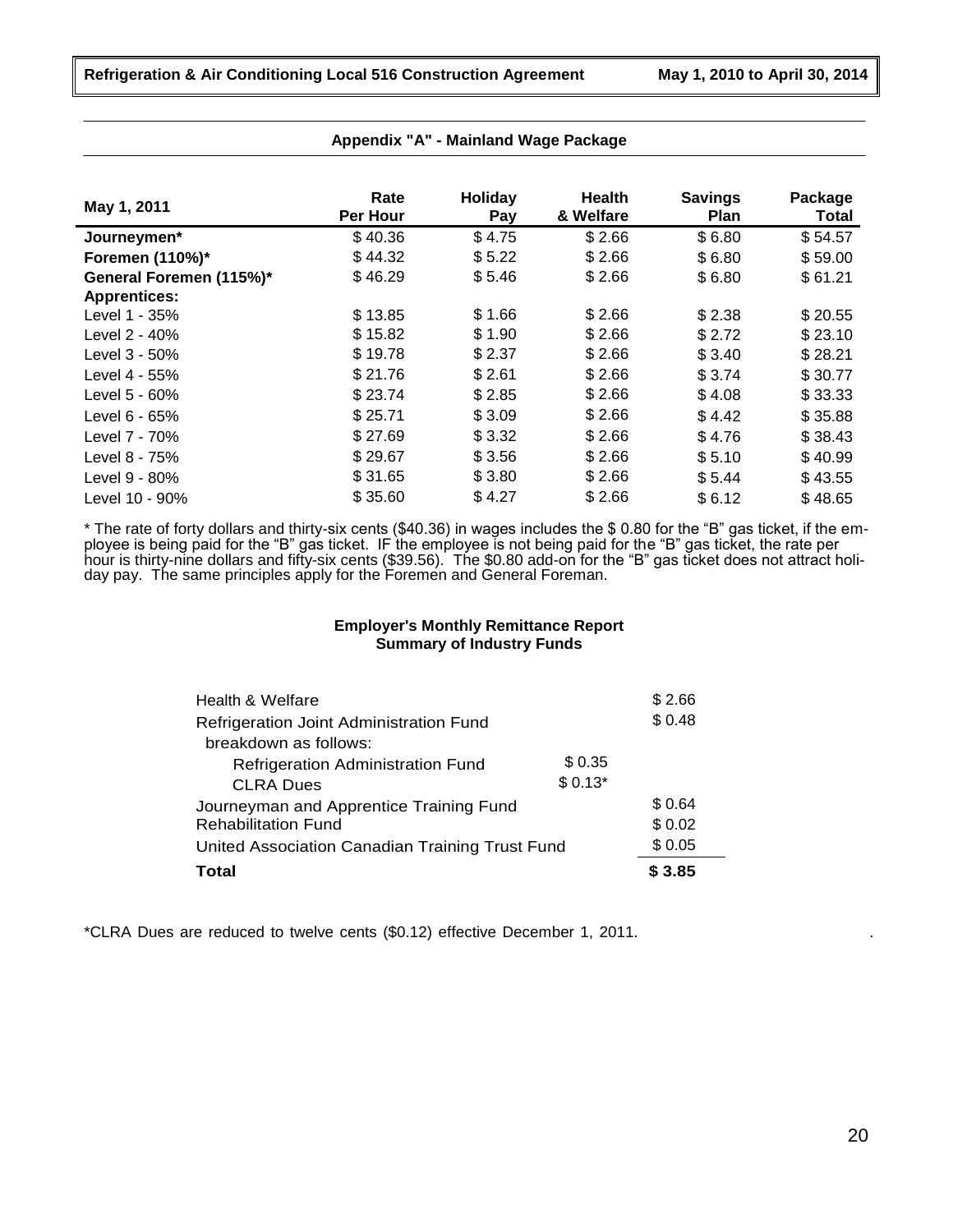|                         | Rate     | <b>Holiday</b> | <b>Health</b> | <b>Savings</b> | Package |
|-------------------------|----------|----------------|---------------|----------------|---------|
| May 1, 2012             | Per Hour | Pay            | & Welfare     | <b>Plan</b>    | Total   |
| Journeymen*             | \$41.26  | \$4.85         | \$3.01        | \$6.80         | \$55.92 |
| Foremen (110%)*         | \$45.31  | \$5.33         | \$3.01        | \$6.80         | \$60.45 |
| General Foremen (115%)* | \$47.33  | \$5.57         | \$3.01        | \$6.80         | \$62.71 |
| <b>Apprentices:</b>     |          |                |               |                |         |
| Level 1 - 35%           | \$14.16  | \$1.70         | \$3.01        | \$2.38         | \$21.25 |
| Level 2 - 40%           | \$16.18  | \$1.94         | \$3.01        | \$2.72         | \$23.85 |
| Level 3 - 50%           | \$20.23  | \$2.43         | \$3.01        | \$3.40         | \$29.07 |
| Level 4 - 55%           | \$22.25  | \$2.67         | \$3.01        | \$3.74         | \$31.67 |
| Level $5 - 60%$         | \$24.28  | \$2.91         | \$3.01        | \$4.08         | \$34.28 |
| Level $6 - 65%$         | \$26.30  | \$3.16         | \$3.01        | \$4.42         | \$36.89 |
| Level 7 - 70%           | \$28.32  | \$3.40         | \$3.01        | \$4.76         | \$39.39 |
| Level 8 - 75%           | \$30.35  | \$3.64         | \$3.01        | \$5.10         | \$42.10 |
| Level 9 - 80%           | \$32.37  | \$3.88         | \$3.01        | \$5.44         | \$44.70 |
| Level 10 - 90%          | \$36.41  | \$4.37         | \$3.01        | \$6.12         | \$49.91 |

### **Appendix "A" - Mainland Wage Package**

\* Journeymen, Foremen and General Foremen rates include the Gas B ticket premium of \$ 0.80 per hour. Holiday pay and Apprentice base rates per hour are calculated without the Gas B ticket premium included.

#### **Employer's Monthly Remittance Report Summary of Industry Funds**

| Health & Welfare                                |         | \$3.01 |
|-------------------------------------------------|---------|--------|
| Refrigeration Joint Administration Fund         |         | \$0.47 |
| breakdown as follows:                           |         |        |
| Refrigeration Administration Fund               | \$ 0.35 |        |
| <b>CLRA Dues</b>                                | \$0.12  |        |
| <b>Rehabilitation Fund</b>                      |         | \$0.02 |
| United Association Canadian Training Trust Fund |         | \$0.05 |
| <b>Total</b>                                    |         | \$3.55 |

Note: In addition to the above, \$ 1.00 per hour is to be remitted directly to JARTS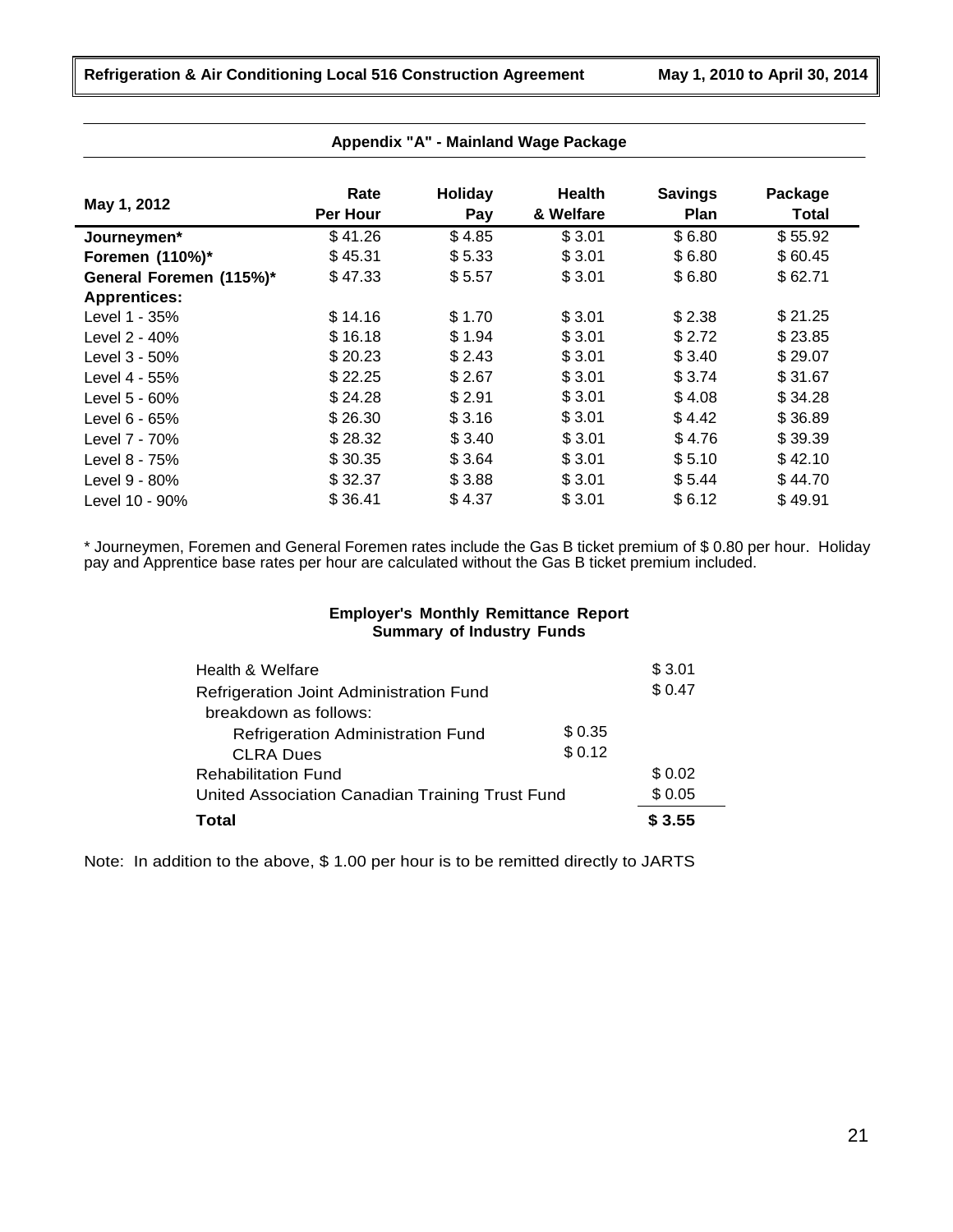| May 1, 2013             | Rate<br>Per Hour | Holiday<br>Pay | <b>Health</b><br>& Welfare | <b>Savings</b><br><b>Plan</b> | Package<br>Total |
|-------------------------|------------------|----------------|----------------------------|-------------------------------|------------------|
| Journeymen*             | \$42.15          | \$4.96         | \$3.01                     | \$7.15                        | \$57.27          |
| Foremen (110%)*         | \$46.29          | \$5.46         | \$3.01                     | \$7.15                        | \$61.91          |
| General Foremen (115%)* | \$48.35          | \$5.71         | \$3.01                     | \$7.15                        | \$64.22          |
| <b>Apprentices:</b>     |                  |                |                            |                               |                  |
| Level 1 - 35%           | \$14.47          | \$1.74         | \$3.01                     | \$2.50                        | \$21.72          |
| Level 2 - 40%           | \$16.54          | \$1.98         | \$3.01                     | \$2.86                        | \$24.39          |
| Level 3 - 50%           | \$20.68          | \$2.48         | \$3.01                     | \$3.58                        | \$29.75          |
| Level 4 - 55%           | \$22.74          | \$2.73         | \$3.01                     | \$3.93                        | \$32.41          |
| Level 5 - 60%           | \$24.81          | \$2.98         | \$3.01                     | \$4.29                        | \$35.09          |
| Level $6 - 65%$         | \$26.88          | \$3.23         | \$3.01                     | \$4.65                        | \$37.77          |
| Level 7 - 70%           | \$28.95          | \$3.47         | \$3.01                     | \$5.01                        | \$40.44          |
| Level 8 - 75%           | \$31.01          | \$3.72         | \$3.01                     | \$5.36                        | \$43.10          |
| Level 9 - 80%           | \$33.08          | \$3.97         | \$3.01                     | \$5.72                        | \$45.78          |
| Level 10 - 90%          | \$37.22          | \$4.47         | \$3.01                     | \$6.44                        | \$51.14          |

### **Appendix "A" - Mainland Wage Package**

\* Journeymen, Foremen and General Foremen rates include the Gas B ticket premium of \$ 0.80 per hour. Holiday pay and Apprentice base rates per hour are calculated without the Gas B ticket premium included.

# **Employer's Monthly Remittance Report Summary of Industry Funds**

| Health & Welfare                                |         | \$3.01 |
|-------------------------------------------------|---------|--------|
| Refrigeration Joint Administration Fund         |         | \$0.47 |
| breakdown as follows:                           |         |        |
| <b>Refrigeration Administration Fund</b>        | \$ 0.35 |        |
| <b>CLRA Dues</b>                                | \$0.12  |        |
| <b>Rehabilitation Fund</b>                      |         | \$0.02 |
| United Association Canadian Training Trust Fund |         | \$0.05 |
| Total                                           |         | \$3.55 |

Note: In addition to the above, \$ 1.00 per hour is to be remitted directly to JARTS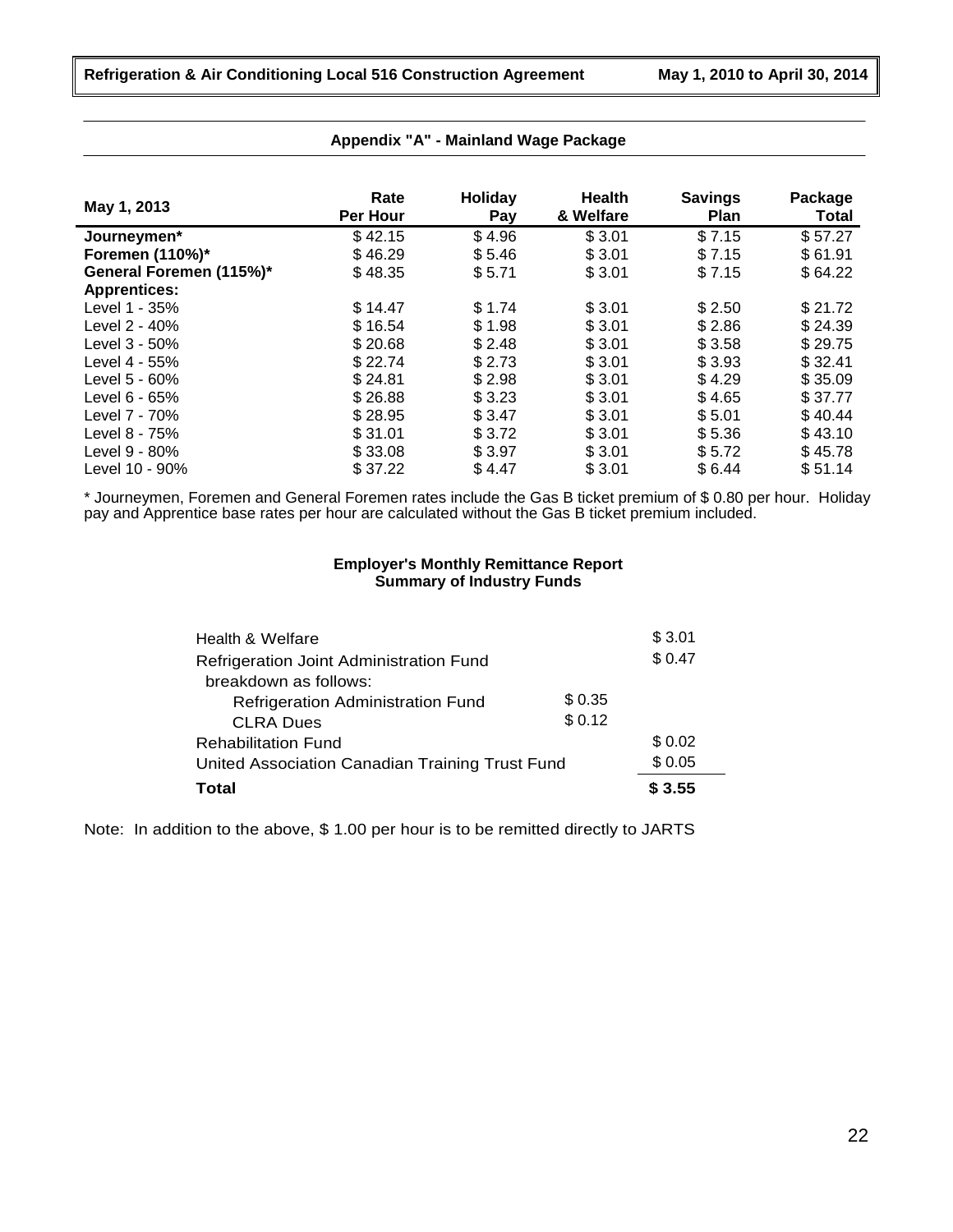| October 21, 2010        | Rate<br>Per Hour | Holiday<br>Pay | <b>Health</b><br>& Welfare | <b>Savings</b><br><b>Plan</b> | Package<br>Total |
|-------------------------|------------------|----------------|----------------------------|-------------------------------|------------------|
| Journeymen*             | \$37.25          | \$4.37         | \$2.66                     | \$9.74                        | \$54.01          |
| Foremen (110%)*         | \$40.90          | \$4.81         | \$2.66                     | \$9.74                        | \$58.11          |
| General Foremen (115%)* | \$42.72          | \$5.03         | \$2.66                     | \$9.74                        | \$60.15          |
| <b>Apprentices:</b>     |                  |                |                            |                               |                  |
| Level 1 - 35%           | \$12.76          | \$1.53         | \$2.66                     | \$3.41                        | \$20.36          |
| Level 2 - 40%           | \$14.58          | \$1.75         | \$2.66                     | \$3.90                        | \$22.89          |
| Level 3 - 50%           | \$18.23          | \$2.19         | \$2.66                     | \$4.87                        | \$27.95          |
| Level 4 - 55%           | \$20.05          | \$2.41         | \$2.66                     | \$5.36                        | \$30.48          |
| Level 5 - 60%           | \$21.87          | \$2.62         | \$2.66                     | \$5.84                        | \$32.00          |
| Level $6 - 65%$         | \$23.69          | \$2.84         | \$2.66                     | \$6.33                        | \$35.52          |
| Level 7 - 70%           | \$25.52          | \$3.06         | \$2.66                     | \$6.82                        | \$38.06          |
| Level 8 - 75%           | \$27.34          | \$3.28         | \$2.66                     | \$7.31                        | \$40.49          |
| Level 9 - 80%           | \$29.16          | \$3.50         | \$2.66                     | \$7.79                        | \$43.11          |
| Level 10 - 90%          | \$32.81          | \$3.94         | \$2.66                     | \$8.77                        | \$48.18          |

\* The rate of thirty-seven dollars and twenty-five cents (\$37.25) in wages includes the \$ 0.80 for the "B" gas ticket, if the employee is being paid for the "B" gas ticket. If the employee is not being paid for the "B" gas ticket, the rate per hour is thirty-six dollars and forty-five cents (436.45). The eighty cents ( \$ 0.80) add-on for the "B" gas ticket does not attract holiday pay. The same principles apply for the Foremen and General Foreman.

# **Employer's Monthly Remittance Report Summary of Industry Funds**

| Total                                           |        | \$3.60 |
|-------------------------------------------------|--------|--------|
| United Association Canadian Training Trust Fund |        | \$0.05 |
| <b>Rehabilitation Fund</b>                      |        | \$0.02 |
| Journeyman and Apprentice Training Fund         |        | \$0.39 |
| <b>CLRA Dues</b>                                | \$0.13 |        |
| Refrigeration Administration Fund               | \$0.35 |        |
| breakdown as follows:                           |        |        |
| Refrigeration Joint Administration Fund         |        | \$0.48 |
| Health & Welfare                                |        | \$2.66 |
|                                                 |        |        |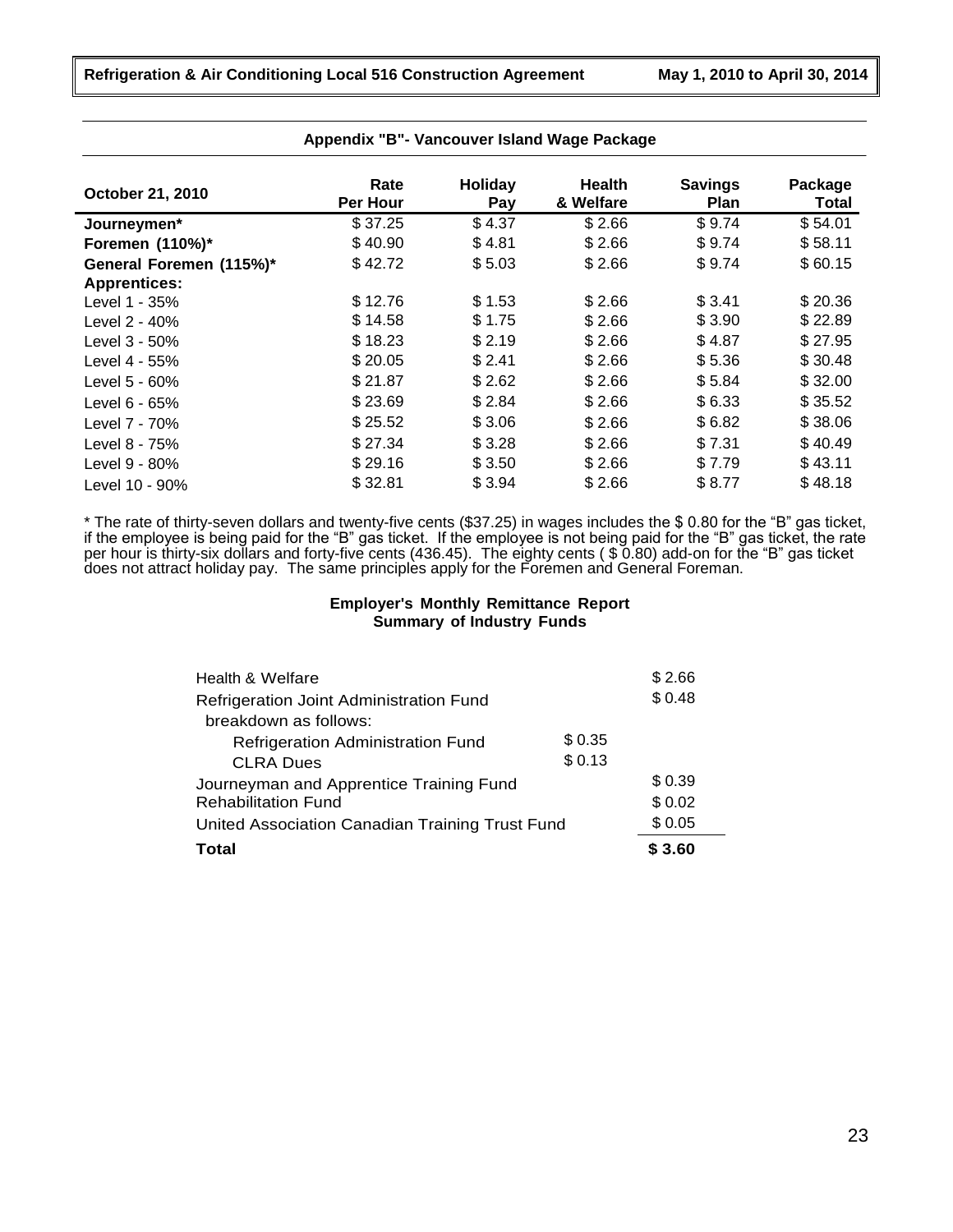|                         | Rate     | Holiday | Health    | <b>Savings</b> | Package |
|-------------------------|----------|---------|-----------|----------------|---------|
| May 1, 2011             | Per Hour | Pay     | & Welfare | Plan           | Total   |
| Journeymen*             | \$37.74  | \$4.43  | \$2.66    | \$9.74         | \$54.57 |
| Foremen (110%)*         | \$41.43  | \$4.88  | \$2.66    | \$9.74         | \$58.71 |
| General Foremen (115%)* | \$43.28  | \$5.10  | \$2.66    | \$9.74         | \$60.78 |
| <b>Apprentices:</b>     |          |         |           |                |         |
| Level 1 - 35%           | \$12.93  | \$1.55  | \$2.66    | \$3.41         | \$20.55 |
| Level 2 - 40%           | \$14.78  | \$1.77  | \$2.66    | \$3.90         | \$23.11 |
| Level 3 - 50%           | \$18.47  | \$2.22  | \$2.66    | \$4.87         | \$28.22 |
| Level 4 - 55%           | \$20.32  | \$2.44  | \$2.66    | \$5.36         | \$30.78 |
| Level 5 - 60%           | \$22.16  | \$2.66  | \$2.66    | \$5.84         | \$33.32 |
| Level 6 - 65%           | \$24.01  | \$2.88  | \$2.66    | \$6.33         | \$35.88 |
| Level 7 - 70%           | \$25.86  | \$3.10  | \$2.66    | \$6.82         | \$38.44 |
| Level 8 - 75%           | \$27.71  | \$3.32  | \$2.66    | \$7.31         | \$41.00 |
| Level 9 - 80%           | \$29.55  | \$3.55  | \$2.66    | \$7.79         | \$43.55 |
| Level 10 - 90%          | \$33.25  | \$3.99  | \$2.66    | \$8.77         | \$48.67 |

\* The rate of thirty-seven dollars and twenty-five cents (\$37.25) in wages includes the \$ 0.80 for the "B" gas ticket, if the employee is being paid for the "B" gas ticket. If the employee is not being paid for the "B" gas ticket, the rate per hour is thirty-six dollars and forty-five cents (436.45). The eighty cents ( \$ 0.80) add-on for the "B" gas ticket does not attract holiday pay. The same principles apply for the Foremen and General Foreman.

# **Employer's Monthly Remittance Report Summary of Industry Funds**

| Health & Welfare                                |          | \$2.66 |
|-------------------------------------------------|----------|--------|
| Refrigeration Joint Administration Fund         |          | \$0.48 |
| breakdown as follows:                           |          |        |
| Refrigeration Administration Fund               | \$0.35   |        |
| <b>CLRA Dues</b>                                | $$0.13*$ |        |
| Journeyman and Apprentice Training Fund         |          | \$0.64 |
| <b>Rehabilitation Fund</b>                      |          | \$0.02 |
| United Association Canadian Training Trust Fund | \$0.05   |        |
| Total                                           |          | \$3.85 |

\* CLRA Dues are reduced to twelve cents (\$0.12) effective December 1, 2011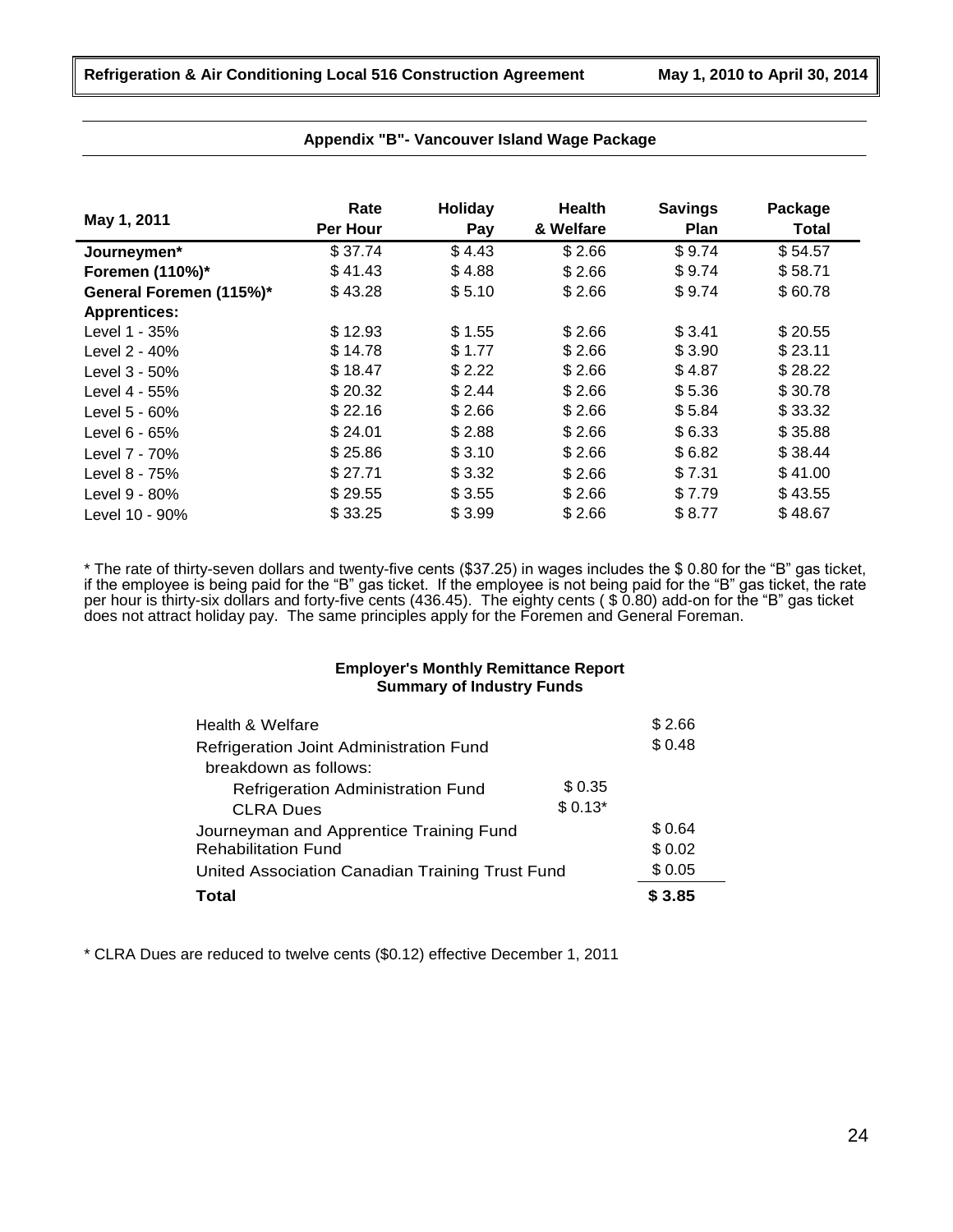| May 1, 2102             | Rate<br>Per Hour | Holiday<br>Pay | <b>Health</b><br>& Welfare | <b>Savings</b><br><b>Plan</b> | Package<br>Total |
|-------------------------|------------------|----------------|----------------------------|-------------------------------|------------------|
| Journeymen*             | \$38.62          | \$4.54         | \$3.01                     | \$9.75                        | \$55.92          |
| Foremen (110%)*         | \$42.40          | \$4.81         | \$3.01                     | \$9.75                        | \$60.15          |
| General Foremen (115%)* | \$44.29          | \$5.22         | \$3.01                     | \$9.75                        | \$62.27          |
| <b>Apprentices:</b>     |                  |                |                            |                               |                  |
| Level 1 - 35%           | \$13.24          | \$1.59         | \$3.01                     | \$3.41                        | \$21.25          |
| Level 2 - 40%           | \$15.13          | \$1.82         | \$3.01                     | \$3.90                        | \$23.86          |
| Level 3 - 50%           | \$18.91          | \$2.27         | \$3.01                     | \$4.88                        | \$29.07          |
| Level 4 - 55%           | \$20.80          | \$2.50         | \$3.01                     | \$5.36                        | \$31.67          |
| Level $5 - 60\%$        | \$22.69          | \$2.72         | \$3.01                     | \$5.85                        | \$34.27          |
| Level 6 - 65%           | \$24.58          | \$2.95         | \$3.01                     | \$6.34                        | \$36.88          |
| Level 7 - 70%           | \$26.47          | \$3.18         | \$3.01                     | \$6.83                        | \$39.49          |
| Level 8 - 75%           | \$28.37          | \$3.40         | \$3.01                     | \$7.31                        | \$42.09          |
| Level 9 - 80%           | \$30.26          | \$3.63         | \$3.01                     | \$7.80                        | \$44.70          |
| Level 10 - 90%          | \$34.04          | \$4.08         | \$3.01                     | \$8.78                        | \$49.91          |

\* Journeymen, Foremen and General Foremen rates include the Gas B ticket premium of \$ 0.80 per hour. Holiday pay and Apprentice base rates per hour are calculated without the Gas B ticket premium included.

# **Employer's Monthly Remittance Report Summary of Industry Funds**

| Health & Welfare                                |        | \$3.01 |
|-------------------------------------------------|--------|--------|
| Refrigeration Joint Administration Fund         |        | \$0.47 |
| breakdown as follows:                           |        |        |
| Refrigeration Administration Fund               | \$0.35 |        |
| <b>CLRA Dues</b>                                | \$0.12 |        |
| <b>Rehabilitation Fund</b>                      |        | \$0.02 |
| United Association Canadian Training Trust Fund | \$0.05 |        |
| Total                                           |        | \$3.55 |

Note: In addition to the above, \$ 1.00 per hour is to be remitted directly to JARTS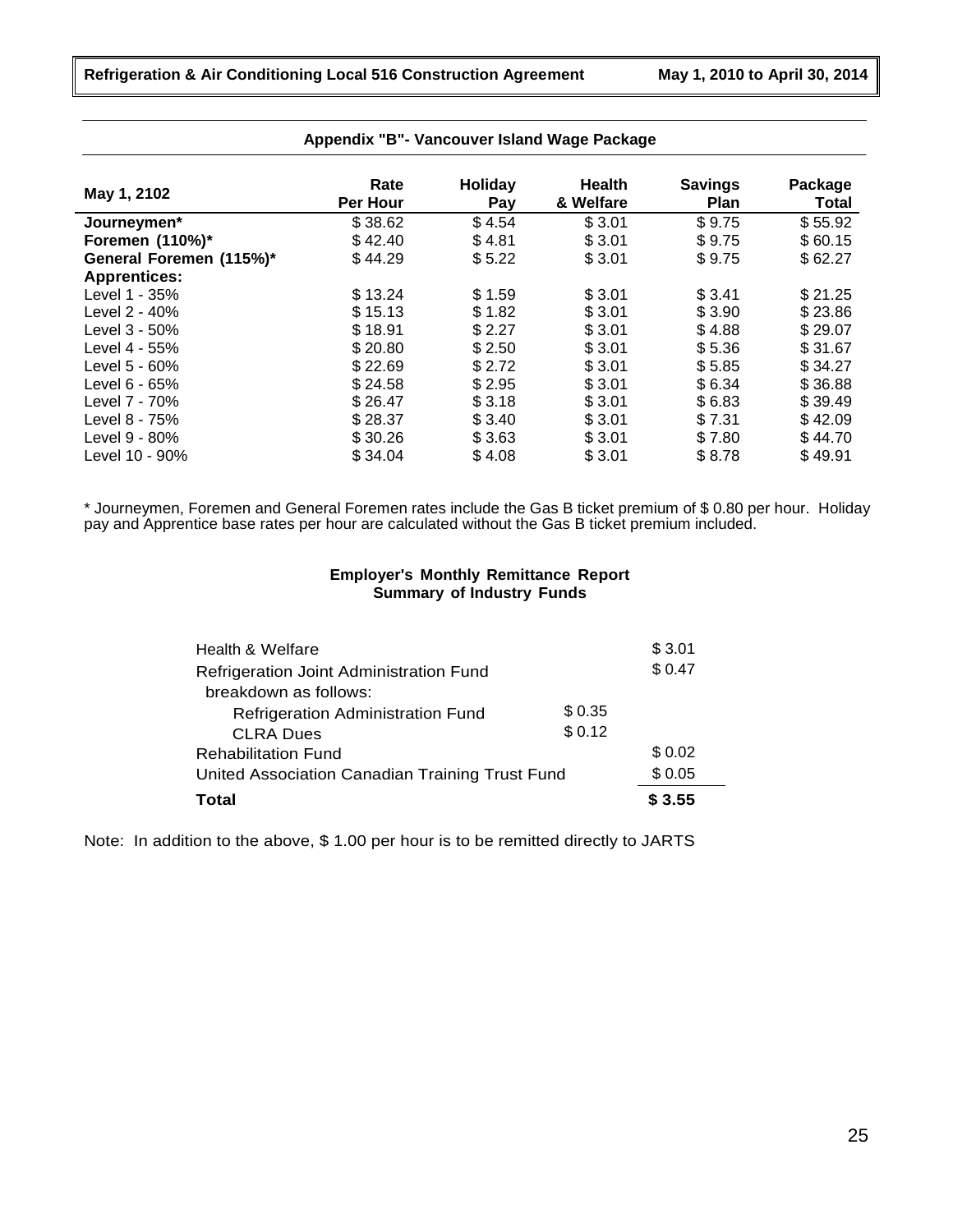| May 1, 2013             | Rate     | <b>Holiday</b> | <b>Health</b> | <b>Savings</b> | Package      |
|-------------------------|----------|----------------|---------------|----------------|--------------|
|                         | Per Hour | Pay            | & Welfare     | Plan           | <b>Total</b> |
| Journeymen*             | \$39.60  | \$4.66         | \$3.01        | \$10.00        | \$57.27      |
| Foremen (110%)*         | \$43.48  | \$5.12         | \$3.01        | \$10.00        | \$61.61      |
| General Foremen (115%)* | \$45.42  | \$5.35         | \$3.01        | \$10.00        | \$63.78      |
| <b>Apprentices:</b>     |          |                |               |                |              |
| Level 1 - 35%           | \$13.58  | \$1.63         | \$3.01        | \$3.50         | \$21.72      |
| Level 2 - 40%           | \$15.52  | \$1.86         | \$3.01        | \$4.00         | \$24.39      |
| Level 3 - 50%           | \$19.40  | \$2.33         | \$3.01        | \$5.00         | \$29.74      |
| Level 4 - 55%           | \$21.34  | \$2.56         | \$3.01        | \$5.50         | \$32.41      |
| Level 5 - 60%           | \$23.28  | \$2.79         | \$3.01        | \$6.00         | \$35.08      |
| Level 6 - 65%           | \$25.22  | \$3.03         | \$3.01        | \$6.50         | \$37.76      |
| Level 7 - 70%           | \$27.16  | \$3.26         | \$3.01        | \$7.00         | \$40.43      |
| Level 8 - 75%           | \$29.10  | \$3.49         | \$3.01        | \$7.50         | \$43.10      |
| Level 9 - 80%           | \$31.04  | \$3.72         | \$3.01        | \$8.00         | \$45.77      |
| Level 10 - 90%          | \$34.92  | \$4.19         | \$3.01        | \$9.00         | \$51.12      |

\* Journeymen, Foremen and General Foremen rates include the Gas B ticket premium of \$ 0.80 per hour. Holiday pay and Apprentice base rates per hour are calculated without the Gas B ticket premium included.

# **Employer's Monthly Remittance Report Summary of Industry Funds**

| Health & Welfare                                |         | \$3.01 |
|-------------------------------------------------|---------|--------|
| Refrigeration Joint Administration Fund         |         | \$0.47 |
| breakdown as follows:                           |         |        |
| <b>Refrigeration Administration Fund</b>        | \$ 0.35 |        |
| <b>CLRA Dues</b>                                | \$0.12  |        |
| <b>Rehabilitation Fund</b>                      |         | \$0.02 |
| United Association Canadian Training Trust Fund | \$0.05  |        |
| <b>Total</b>                                    |         | \$3.55 |

Note: In addition to the above, \$ 1.00 per hour is to be remitted directly to JARTS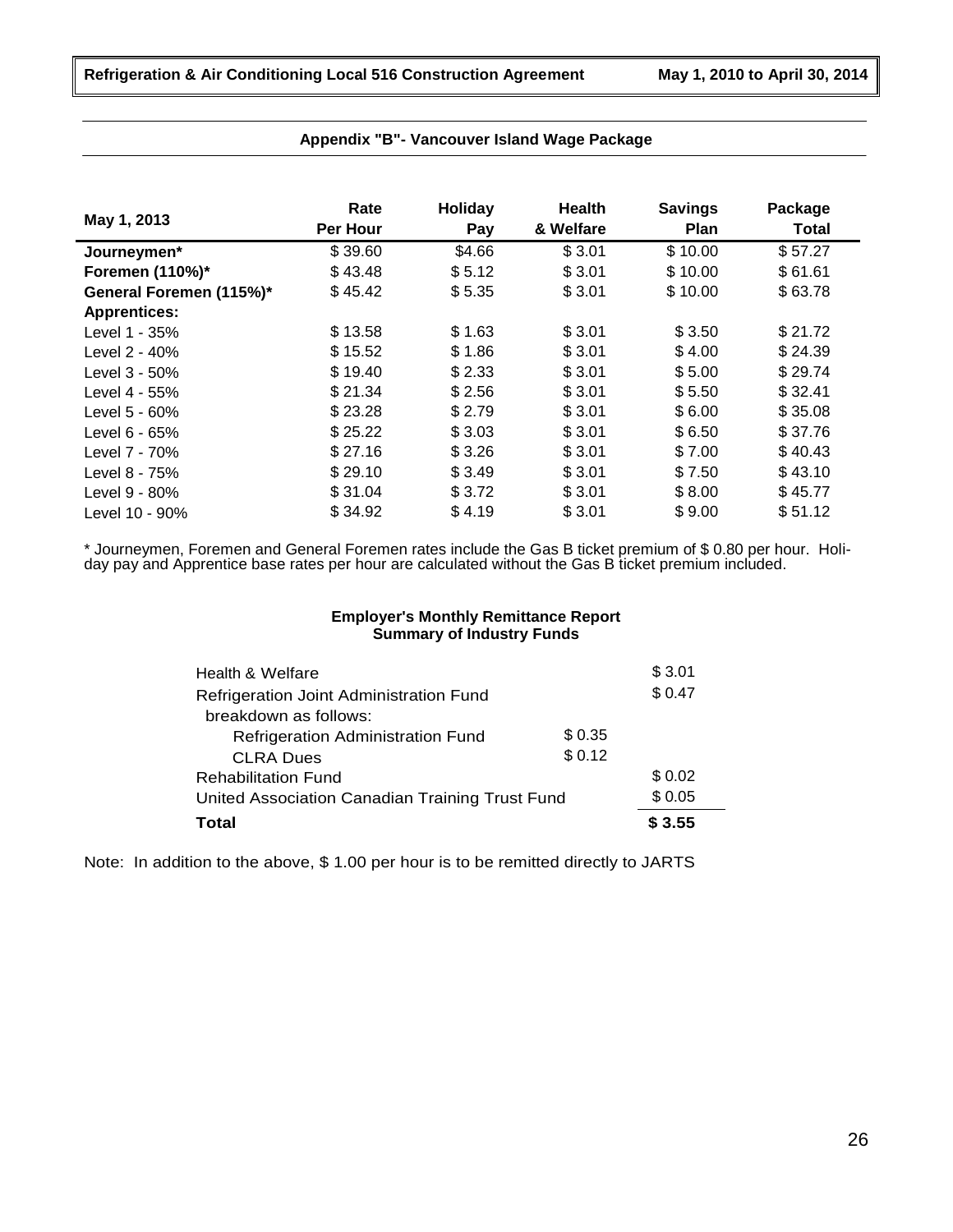THE FOLLOWING FIRMS ARE MEMBERS OF CONSTRUCTION LABOUR RELATIONS ASSOCIATION OF B.C. AND HAVE AUTHORIZED THE ASSOCIATION TO BARGAIN AND SIGN A CONSTRUCTION COLLECTIVE AGREEMENT ON THEIR BEHALF WITH THE UNITED ASSOCIATION OF JOURNEYMEN AND APPRENTICES OF THE PLUMBING AND PIPEFITTING INDUSTRY OF THE UNITED STATES AND CANADA, LOCAL 516

A\_C Systems Inc. 1415 Crown St. North Vancouver, BC V7J 1G4

AAF – McQuay Canada Inc. # 203 – 8988 Fraserton Court Burnaby, B.C. V5J 5H8

Air-Temp Energy Systems Inc. 602 -115 Schoolhouse St. Coquitlam, BC V3K 4X8

Applied Refrigeration Inc. 8978 Fraserton Ct. Burnaby, BC V5J 5H8

Armatage Refrigeration Ltd. 27353 60th Avenue Aldergrove, BC V4W 1V9

B.C. Comfort Air Conditioning Limited 7405 Lowland Dr. Burnaby, BC V5J 5A8

Black & MacDonald Limited 650-655 West Kent Avenue North Vancouver, B.C V6P 6T7

Broadway Refrigeration & Air Conditioning Co. Ltd. 1490 Venables St. Vancouver, BC V5L 4X6

Century Plumbing & Heating Ltd. 8055 Evans Parkway Chilliwack, BC V2R 5R7

Cimco Refrigeration 1095 Cliveden Ave. Delta, BC V3M 6G9

\_\_\_ Branch Attention: Karen Mihay 65 Villiers St. Toronto, ON M5A 3S1

CT Control Temp Ltd. 4340 Dawson Street Burnaby, BC V5C 4B6

Foster Air Conditioning Ltd. 549 Kelvin Road Victoria, BC V8Z 1C4

Gateway Mechanical Services #206 – 9775 188<sup>th</sup> St. Surrey, B.C. V4N 3N2

Honeywell Limited Ste. 300 - 3490 Gardner Court Burnaby, BC V5G 3K4

\_\_\_ Branch Attn: 2B2\_PR Payroll 3333 Unity Drive Mississauga, ON L5L 3S6

Jones Food Store Equipment Ltd. 2896 Norland Avenue Burnaby, B.C. V5B 3A7

K.D. Engineering Co. 239 E. 6th Ave. Vancouver, BC V5T 1J7

Keith Plumbing and Heating Co. Ltd. #1 – 40 Gostick Place North Vancouver, B.C. V7M 3G3